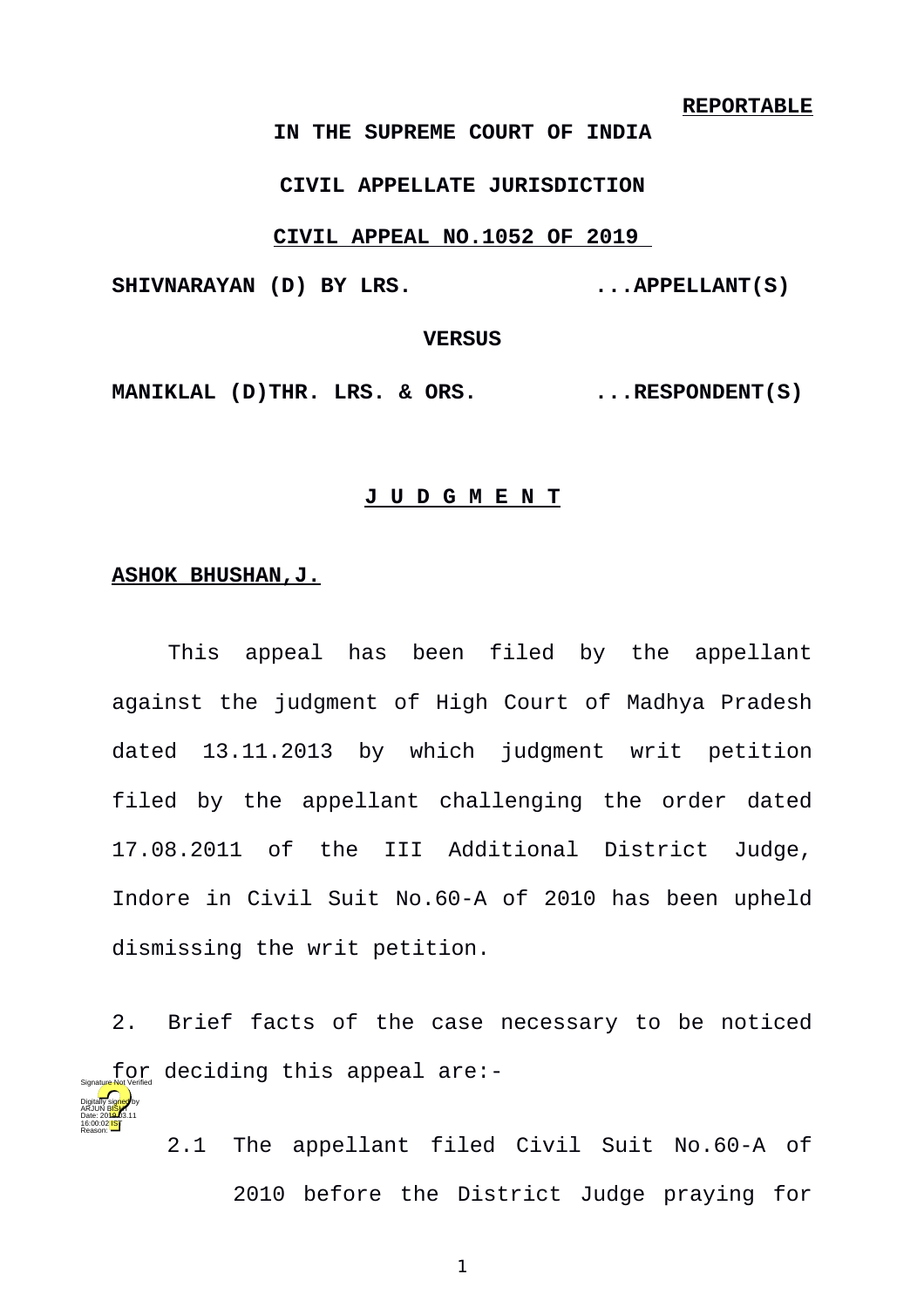declaring various transfer documents as null and void with regard to suit property mentioned in Para No. 1A and Para No.1B of the plaint. Plaintiff also prayed for declaration that suit properties mentioned in Para Nos.1A and 1B are Joint Family Property of plaintiff and defendant Nos. 1 to 3 and plaintiff is entitled to receive 1/3<sup>rd</sup> part of the suit property. A Will executed by one Lt. Smt. Vimal Vaidya was also sought to be declared to be null and void. Certain other reliefs were claimed in the suit. The parties shall be referred to as described in the suit. The plaintiff in Para No.2 of the plaint has set the following genealogy of the parties:-

"Kaluram Bairulal Vaidya (Since Deceased dt. 15/08/1969)

Shankarlal Maniklal Babulal Shivnarayan (20/04/98) (Dft. No.1) (4/11/75) (Plaintiff) (Deceased) (Deceased) Vimal Leelbai Sushilaben (25.11.2007) Def. No.2 Def. No.3 (Wife of Deceased)"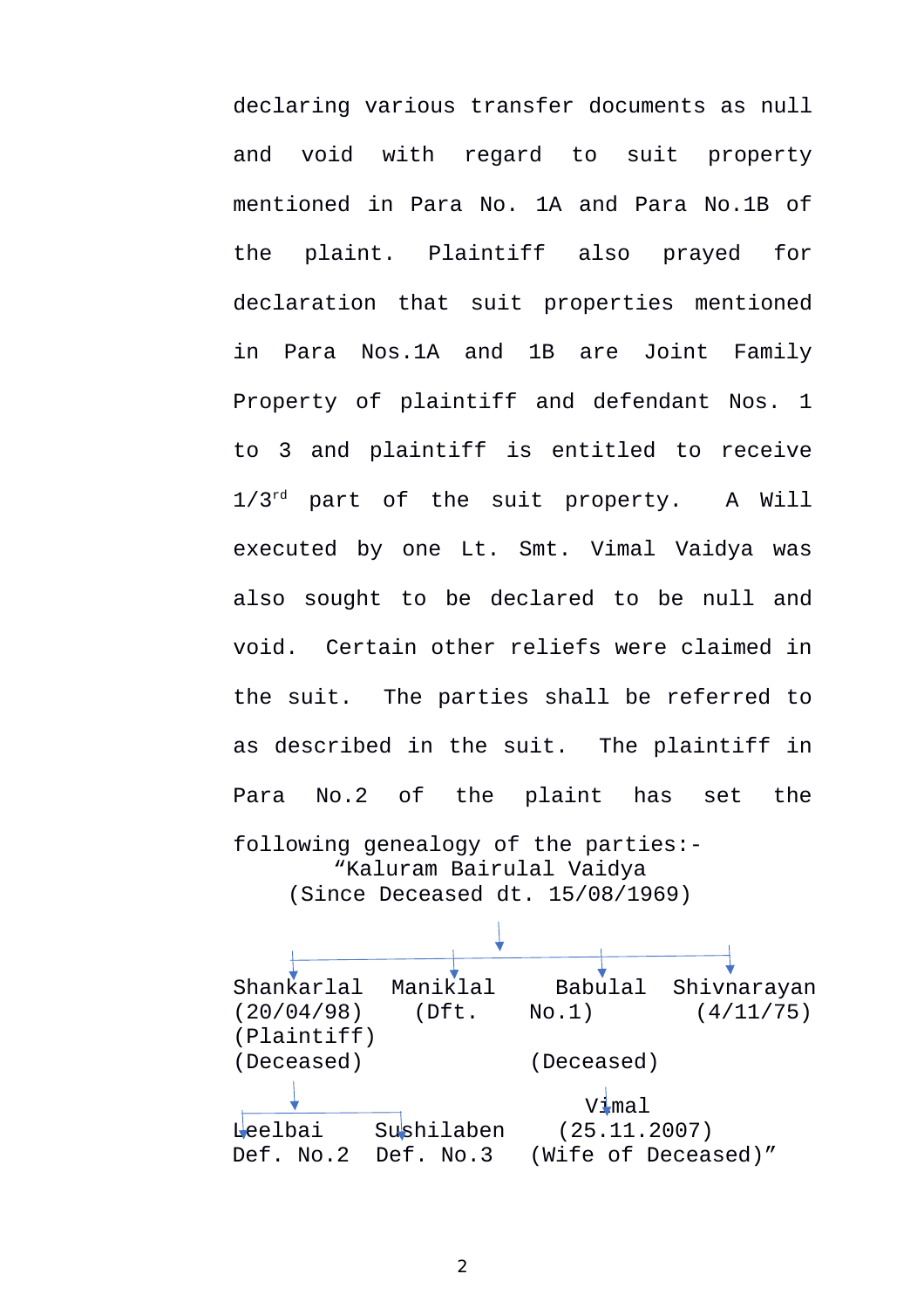- 2.2 In Para No.1 of the plaint, description of the property was mentioned to the following effect:-
	- 1.A) Plot No. SP 79, Sudama Nagar Indore (M.P.) size 30 ft. X 50 ft. area 1500 Sq. Ft. through membership no. 2905 of Shikshak Kalyar Samiti, Sudama Nagar, Indore.
	- B) Bombay Suburban District S. No. 341, Pt. of Bandra Grant Flat No.C/1/3, Sahitya Sahavas Co-op. Housing Society, Second Floor, building known as "Abhang" Bandra (E), Mumbai-400 051 situated on the plot bearing no. C.T.S. No. 629, (S. No. 341-A.B.S.D.) Madhusudan Kalekar Marg, Gandhinagar, Bandra (East) Mumbai – 51.
- 2.3 The plaintiff sought relief with regard to two properties (hereinafter referred to as Indore property, situate at Indore, State of Madhya Pradesh and Mumbai property situate at Mumbai, State of Maharashtra). Plaintiff's case in the plaint was that Indore Property was purchased by plaintiff's father in the year 1968-1969. Plaintiff's father died on 15.08.1969. Thereafter, Indore property was joint family property of the plaintiff and defendant Nos. 1 to 3. Plaintiff's brother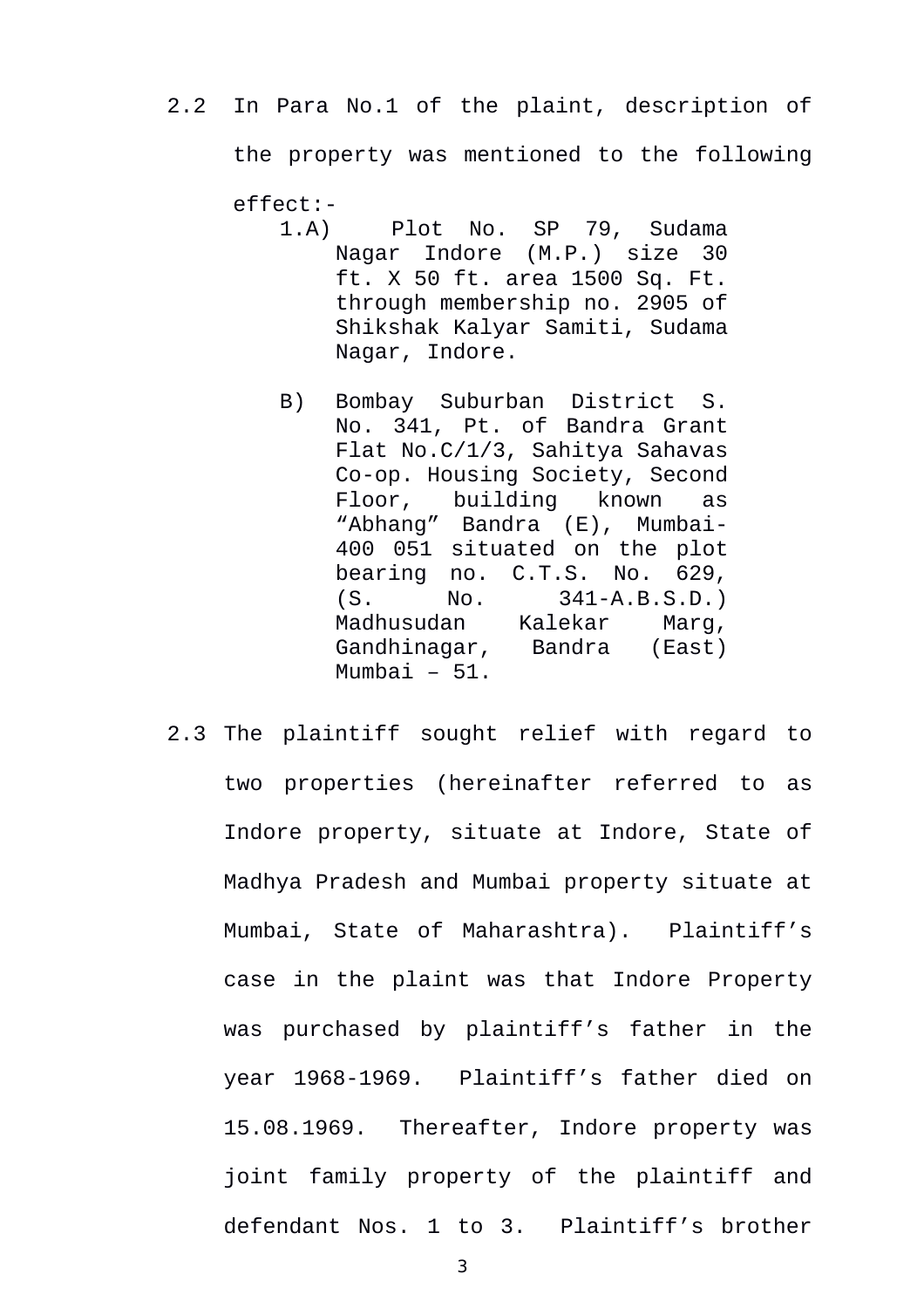Babulal shifted to Pune. Babulal was allotted Mumbai property under a Government Scheme for extraordinary persons like writers and educationist. Babulal died in the year 1975. Thereafter, the Mumbai property, on the basis of succession certificate issued by Court of Civil Judge (Senior Division), Pune came in the name of widow of Babulal, Smt. Vimal Vaidya. Smt. Vimal Vaidya transferred the Mumbai flat by sale deed dated 15.10.2007 in favour of defendant Nos. 7 and 8. It was further pleaded in the plaint that Smt. Vimal Vaidya also dealt with Indore Property. The name of Smt. Vimal Vaidya was mutated in the year 1986 in the Indore property and thereafter she transferred the Indore property in favour of defendant Nos. 9 and 10. One set of pleadings was with regard to a Will executed in the year 2000 by Smt. Vimal Vaidya in favour of defendant Nos. 4 to 6. On aforesaid pleadings, following reliefs were prayed in Para No. 25 of the plaint:-

"A) The property mentioned in Para No.1 of the Plaint and its deed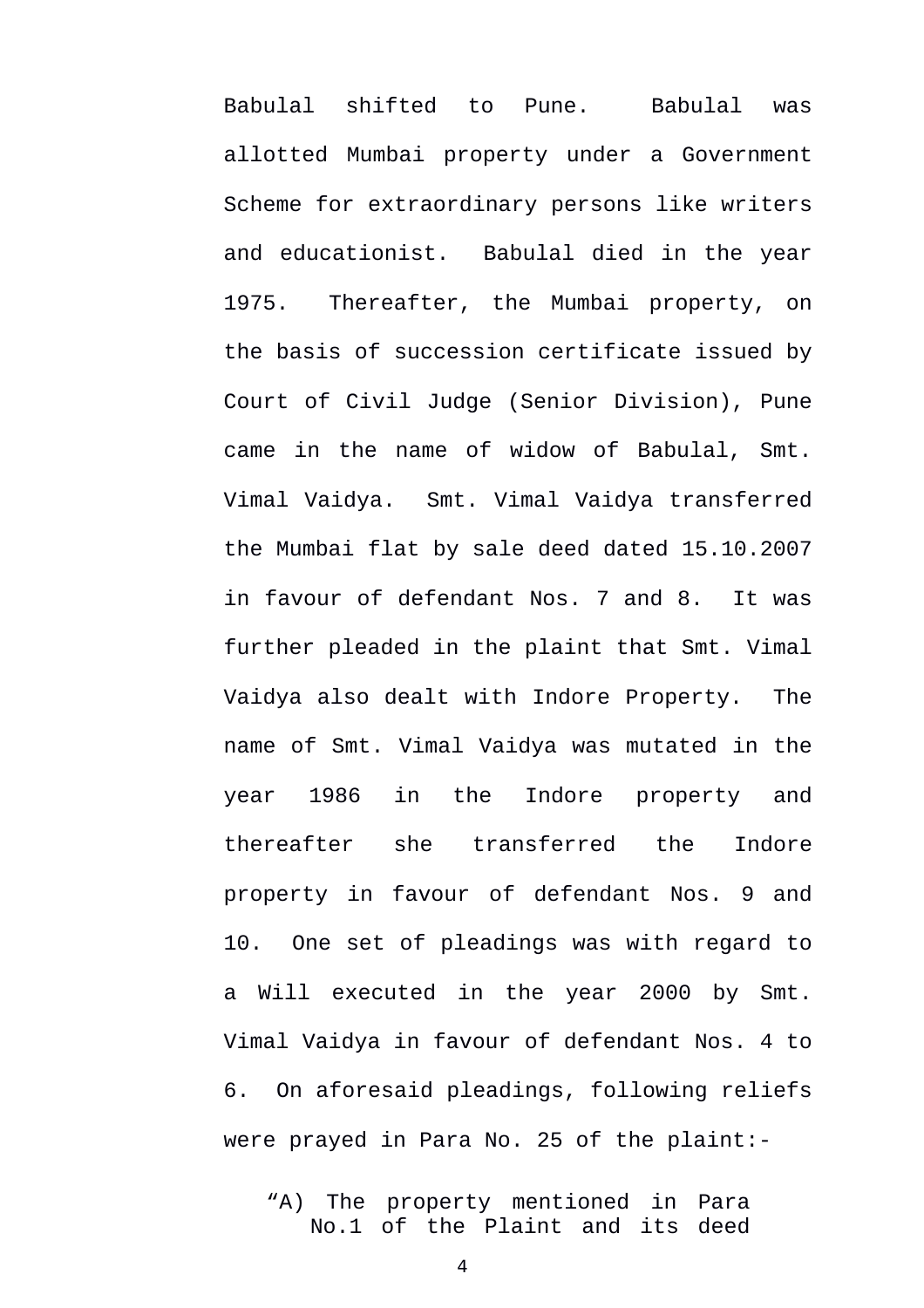of transfer documents be declared null and void which is not binding on the part of the plaintiff.

- B) The property mentioned in Para No.1B of Plaint and document related to its registered deed to transfer be declared null and void and which is not binding on the part of Plaintiff.
- C) The property mentioned in Para No. 1A and 1B of the Plaint is joint family property of the Plaintiff and defendant No. 1 to 3 be declared joint family property and Plaintiffs right to receive 1/3 part of the suit property.
- D) Court Commissioner be appointed to make division of suit property and 1/3 part possession be given to the Plaintiff.
- E) During the hearing of the suit injunction order be passed in respect of the property not to create third party interest by the Defendants.
- F) Plaintiff's suit be declared decreed with the expenses.
- G) To grant any other relief which this Hon'ble Court may be fit in the interest of justice.
- H) The forged will executed by Late Vimal Vaidya under influence of defendant No. 4 and his associates relatives Defendant No. 5 and 6 and other relatives of Kher family. Because, Late Babulal Vaidya was a member of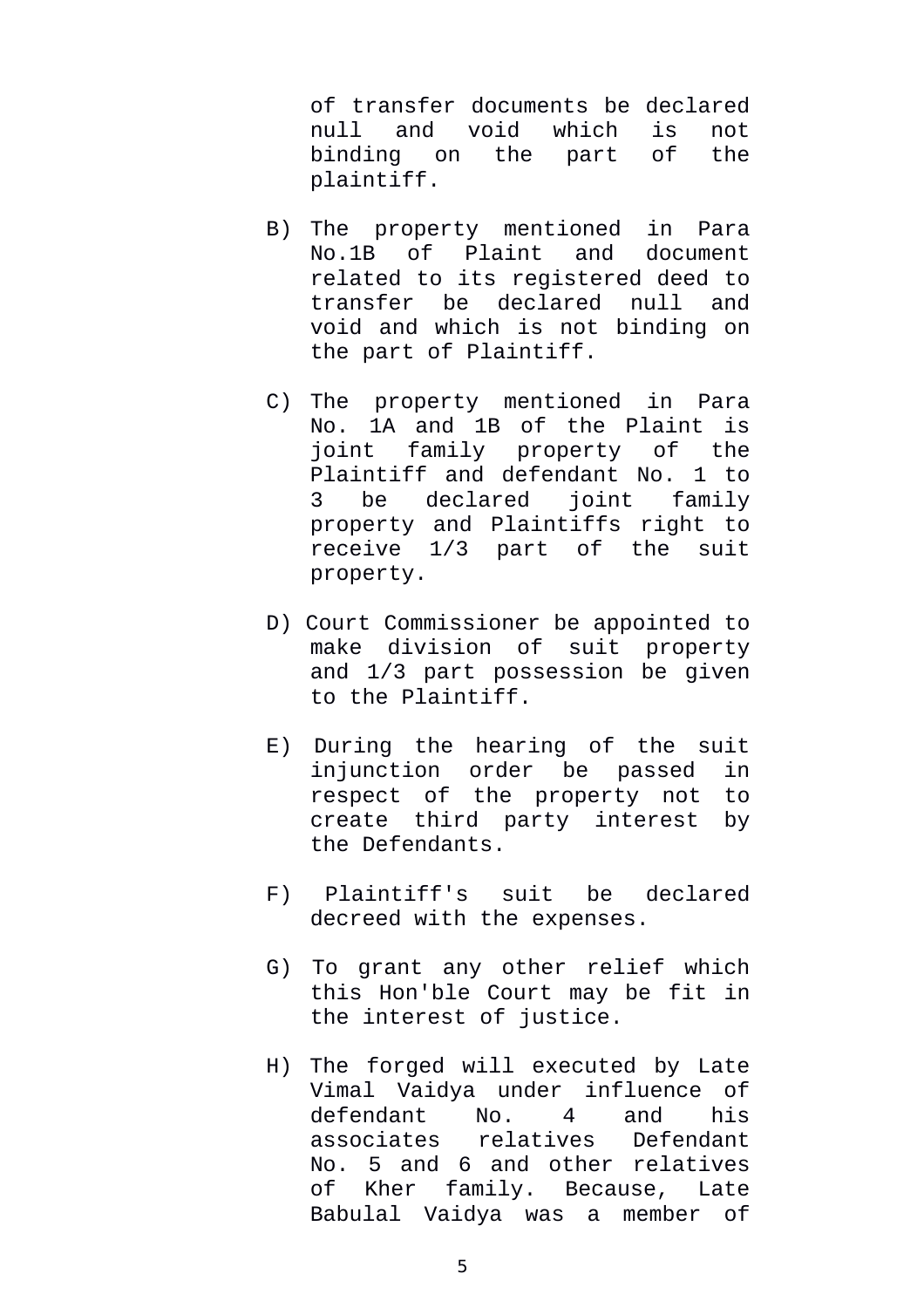undivided Hindu family. Therefore, Late. Vimal Vaidya was not authorized to execute that alleged will as per the Law. Therefore, the registered alleged will be declared null and void and be declared that it is not<br>binding on the part of the binding on the part of the Plaintiff."

2.4 The defendant Nos. 7 and 8 appeared in suit and filed an application with the heading "application for striking out pleadings and dismissing suit against defendants No.7 and 8 for want of it territorial jurisdiction and mis-joinder of parties and causes of action." The defendant Nos. 7 and 8 pleaded that for property being situated at Bandra East, Mumbai, the Court at Indore has no territorial jurisdiction. It was further pleaded by the defendant that suit suffers fatally from mis-joinder of parties as well as causes of action. The defendant Nos. 7 and 8 pleaded that there is no nexus at all between the two properties – one situate at Indore and other at Mumbai. Details of different causes of action and nature of the properties, details of purchasers for both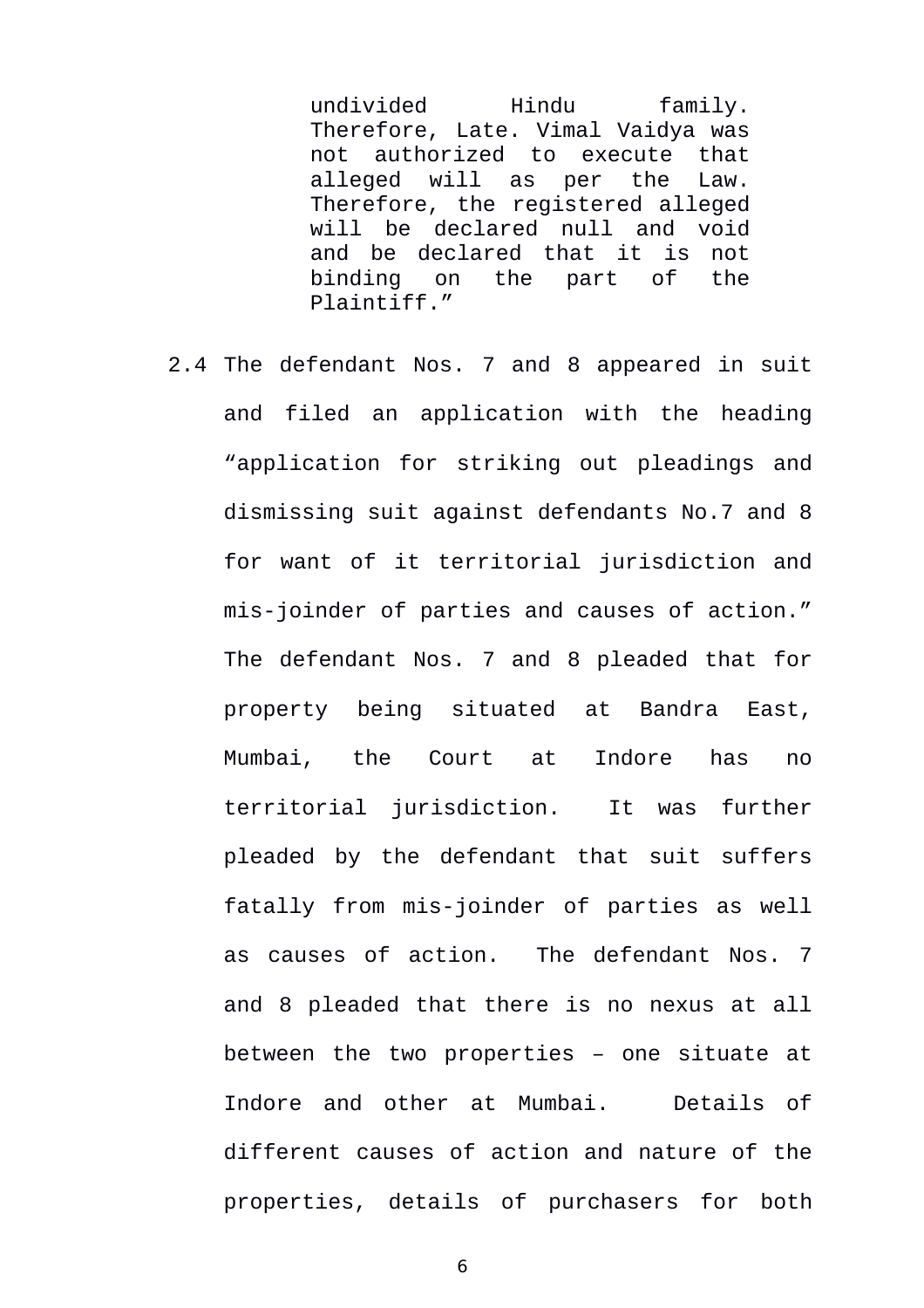different sale transactions have been explained in detail in Para No. 6 of the application. It was further pleaded that Mumbai property does not form asset of any Hindu Undivided Family. Mumbai property was acquired by Babulal in his own name and after his death on the basis of succession, it has come to his sole heir Smt. Vimal Vaidya in the year 1975. It was pleaded that no part of the cause of action for the Mumbai property took place in Indore. In the application, following reliefs has been prayed for by the defendant Nos. 7 and 8:-

"(a) All the pleadings and the relief clauses relating to the property situate at Mumbai may kindly be ordered to be struck off from the plaint, in exercise of powers conferred on this Hon'ble Court under Order 6 Rule 16 of the Civil Procedure Code, and as a consequence the suit against the defendants No.7 and 8 may kindly be dismissed with costs for the answering defendants; while the Suit relating to the Indore property may be continued if otherwise round maintainable under the law;

OR in the alternative,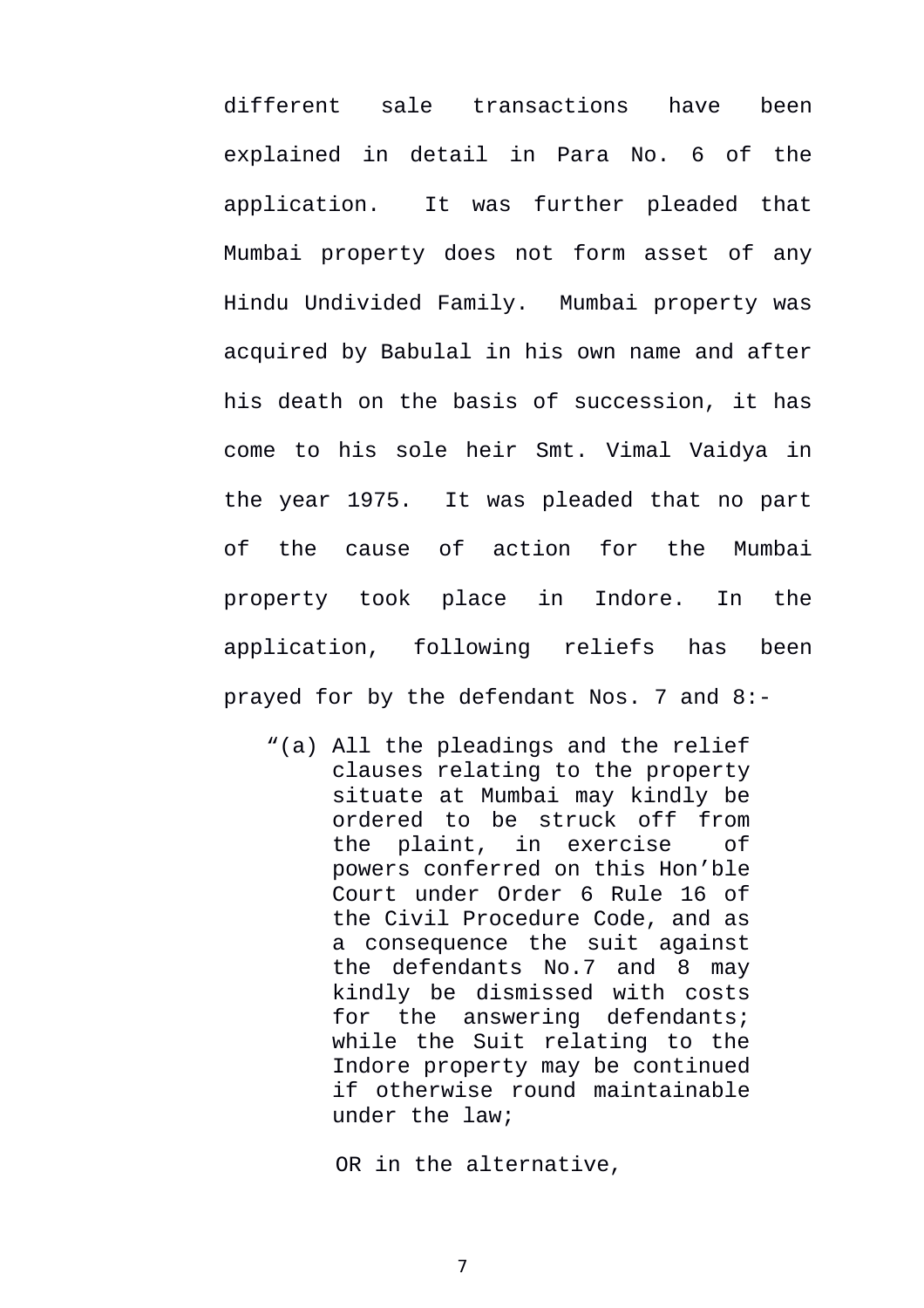An order may kindly be passed declining to entertain the part of the suit relating to the property in Mumbai with costs for the answering defendants; and

- (b) Such other order may kindly be passed as may be deemed appropriate in the circumstances of the case."
- 2.5 The trial court after hearing the parties on the application dated 19.03.2011 filed by the defendant Nos. 7 and 8 passed an order dated 17.08.2011 allowed the application. An order was passed deleting the property mentioned In Para No. 1B of the plaint and the relief sought with regard to the said property. The trial court held that separate cause of actions cannot be combined in a single suit.
- 2.6 Aggrieved by the order of the trial court, a writ petition was filed in the High Court, which too has been dismissed by the High Court vide its order dated 13.11.2013 affirming the order of the trial court. High Court referring to Section 17 of the Civil Procedure Code, 1908 held that for property situated at Mumbai, the trial court committed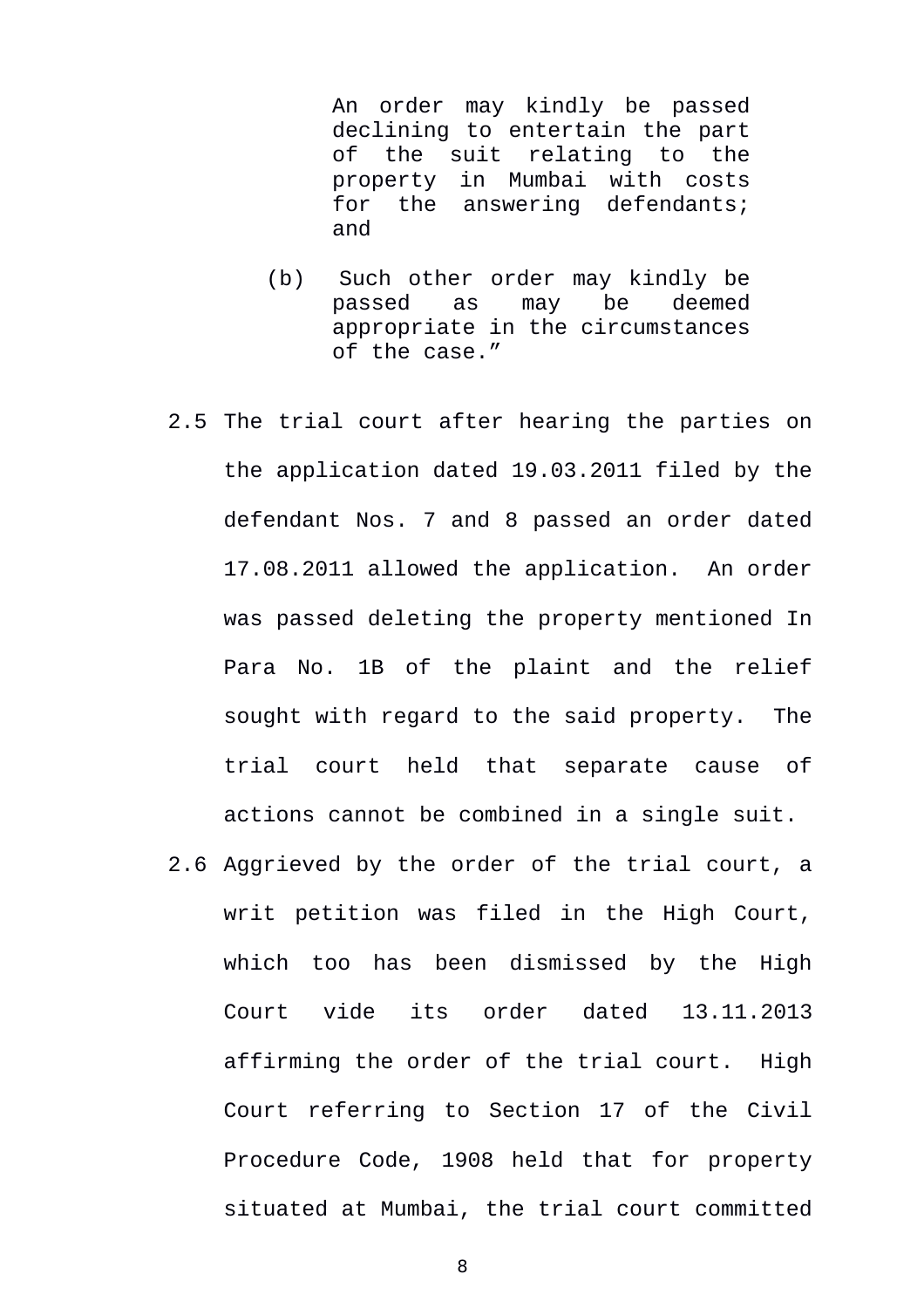no error in allowing the application filed by defendant Nos. 7 and 8. The plaintiffappellant aggrieved by the order of the High court has come up in this appeal.

3. We have heard Shri Vinay Navare for the appellant. Shri Chinmoy Khaladkar has appeared for respondent Nos. 7 and 8.

4. Learned counsel for the appellant submits that High Court did not correctly interpret Section 17 of the Code of Civil Procedure. The partition suit filed by the appellant with regard to Mumbai and Indore properties was fully maintainable. He submits that Order II Rule 2 of CPC mandates that the plaintiff must include the whole claim in respect of a cause of action in the suit. The cause of action claimed by the plaintiff was denial of the plaintiff's right to share in the Joint Family Property. Restrictive interpretation of Section 17 will do violence to the mandate of Order II Rule 2. Section 39(1)(c) of the CPC itself contemplate that there can be a decree of an immovable property, which is situated outside the local limits of the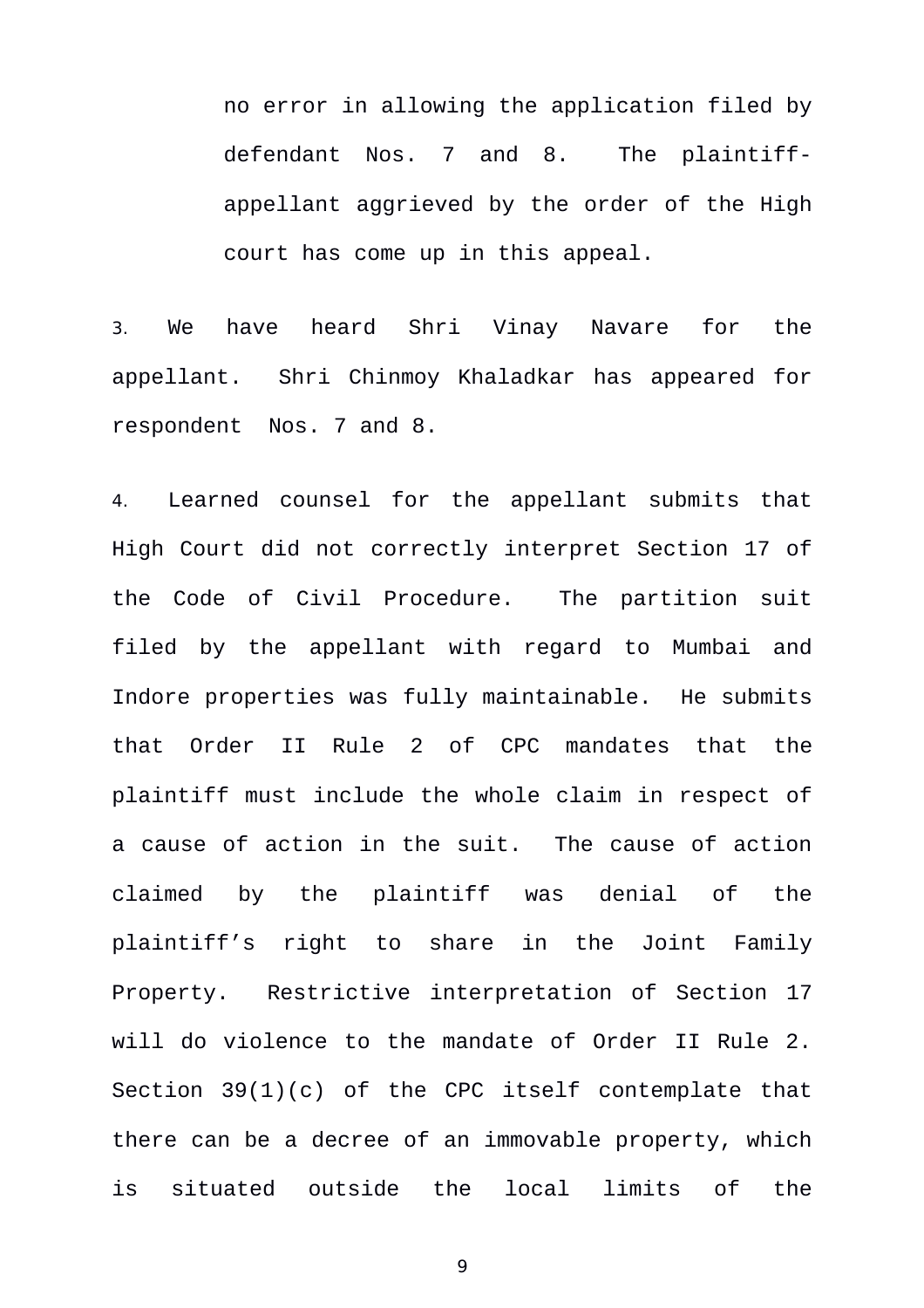jurisdiction. The words "immovable property"' used in Section 17 is to be interpreted by applying Section 13 of the General Clauses Act. It provides that in all Central Acts and Regulations, unless the context and subject otherwise requires, "any singular term shall include plural". In event, it is accepted that with regard to separate properties situated in different jurisdictions, separate suits have to be filed that shall result in conflicting findings of different Courts and shall involve the principles of res judicata.

5. Learned counsel appearing for defendant Nos. 7 and 8 refuting the submissions of learned counsel for the appellant contends that no error has been committed by trial court in deleting the property at Para No.1B in the plaint as well as pleadings and reliefs with regard to said property. It is submitted that Section 17 of the CPC contemplate filing of a suit with respect to immovable property situated in jurisdiction of different courts only when any portion of the property is situated in the jurisdiction of a Court, where suit has to be filed. The word "any portion of the property" indicate that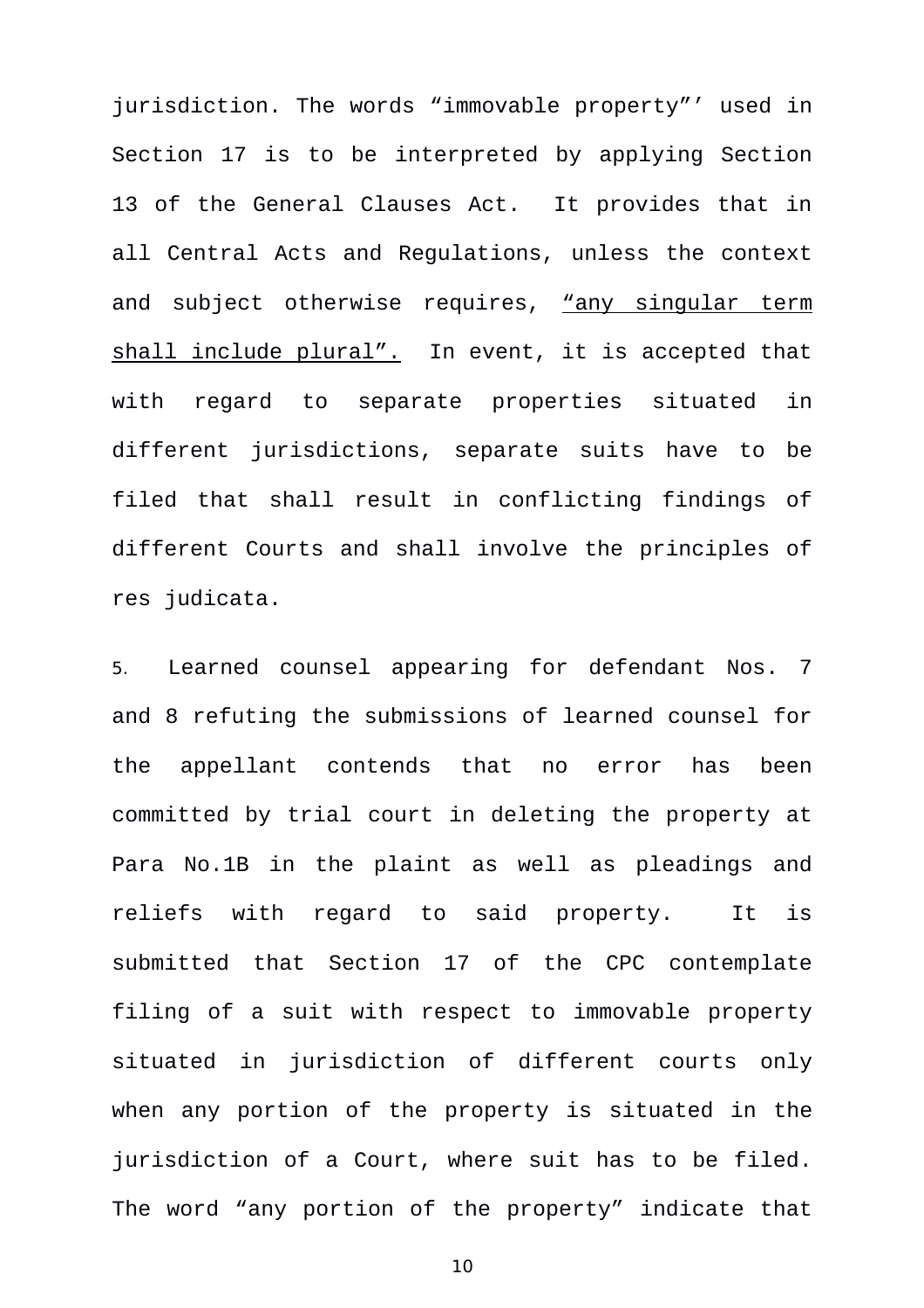property has to be one whose different portions may be situated in jurisdiction of two or more Courts. He further submits that there is no common cause of action with regard to property situate at Indore and property situate at Mumbai. Transfer deed with regard to Indore Property as well as transfer deeds of Mumbai property are different. The purchasers of both the properties, i.e. Indore property and Mumbai property are also different. According to pleadings in the plaint itself, the Mumbai property was purchased by Babulal, the husband of Smt. Vimla Vaidya in his own name, which after death of Babulal in the year 1975 was mutated in the name of Smt. Vimla Vaidya. The plaintiff has sought to club different cause of actions in one suit. There is mis-joinder of the parties also in the suit since the defendants pertaining to different transactions have been impleaded in one suit whereas there is no nexus with the properties, transactions and persons. Learned counsel for the defendant Nos. 7 and 8 submits that by order of Court of Civil Judge (Senior Division), Pune, the property is already mutated in the year 1975 in the name of Smt. Vimla Vaidya after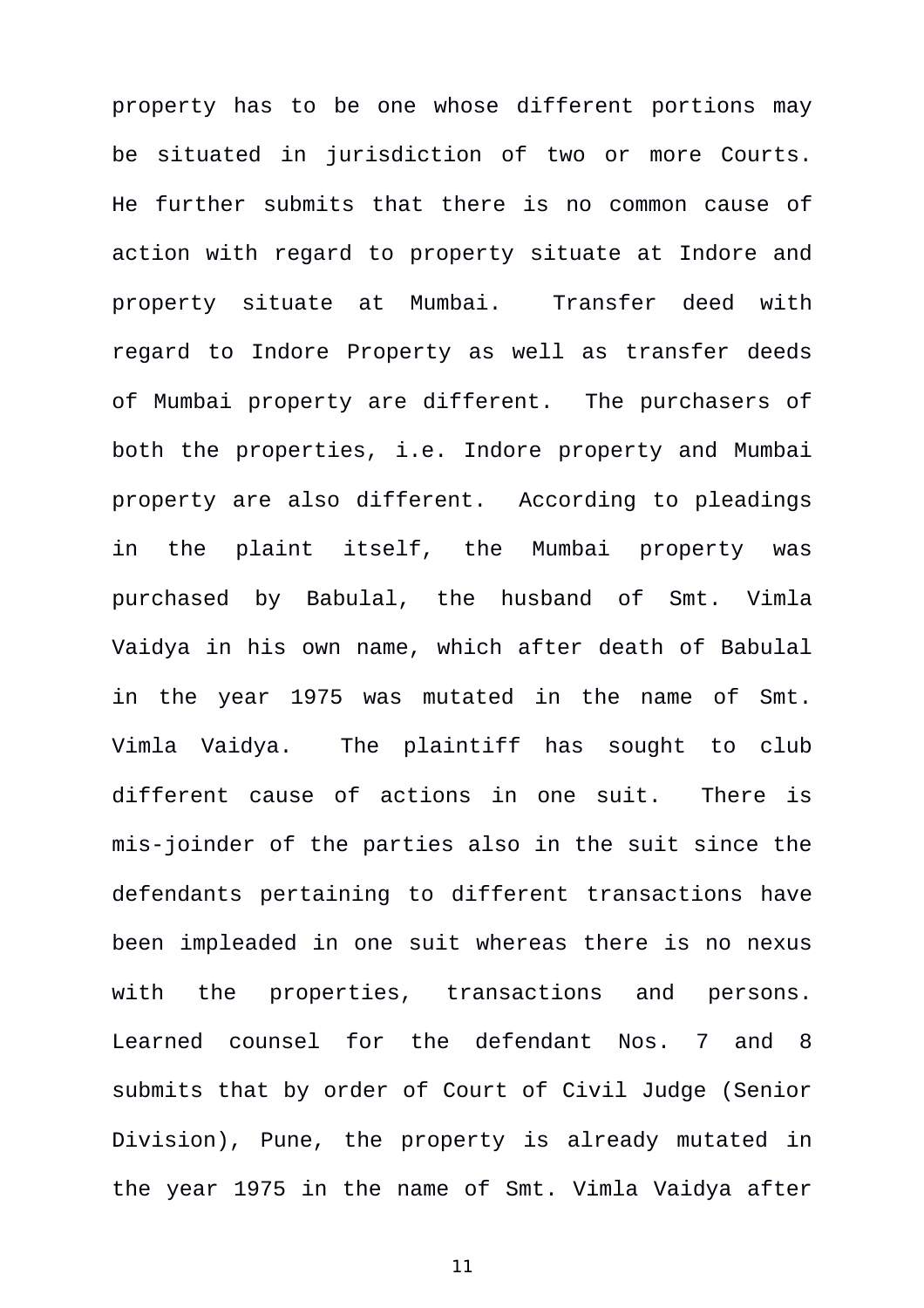death of her husband, which was rightfully transferred by her to defendant Nos. 7 and 8 on 15.10.2007. It is submitted that the Court at Indore might proceed with the property at Indore with the defendants, who are related to Indore property but suit pertaining to Mumbai property, transactions relating thereto and defendants relating to Mumbai property have rightly been struck off from the case.

6. Before we consider the submissions of the learned counsel for the parties, relevant provisions pertaining to place of suing as contained in Code of Civil Procedure needs to be noted. Section 15 to Section 20 contains a heading "place of suing". Section 16 provides that Suits to be instituted where subject-matter situate. Section 16 is as follows:-

**16. Suits to be instituted where subjectmatter situate.--**Subject to the pecuniary or other limitations prescribed by any law, suits-

- (a) for the recovery of immovable property with or without rent or profits,
- (b) for the partition of immovable property,
- (c) for foreclosure, sale or redemption in the case of a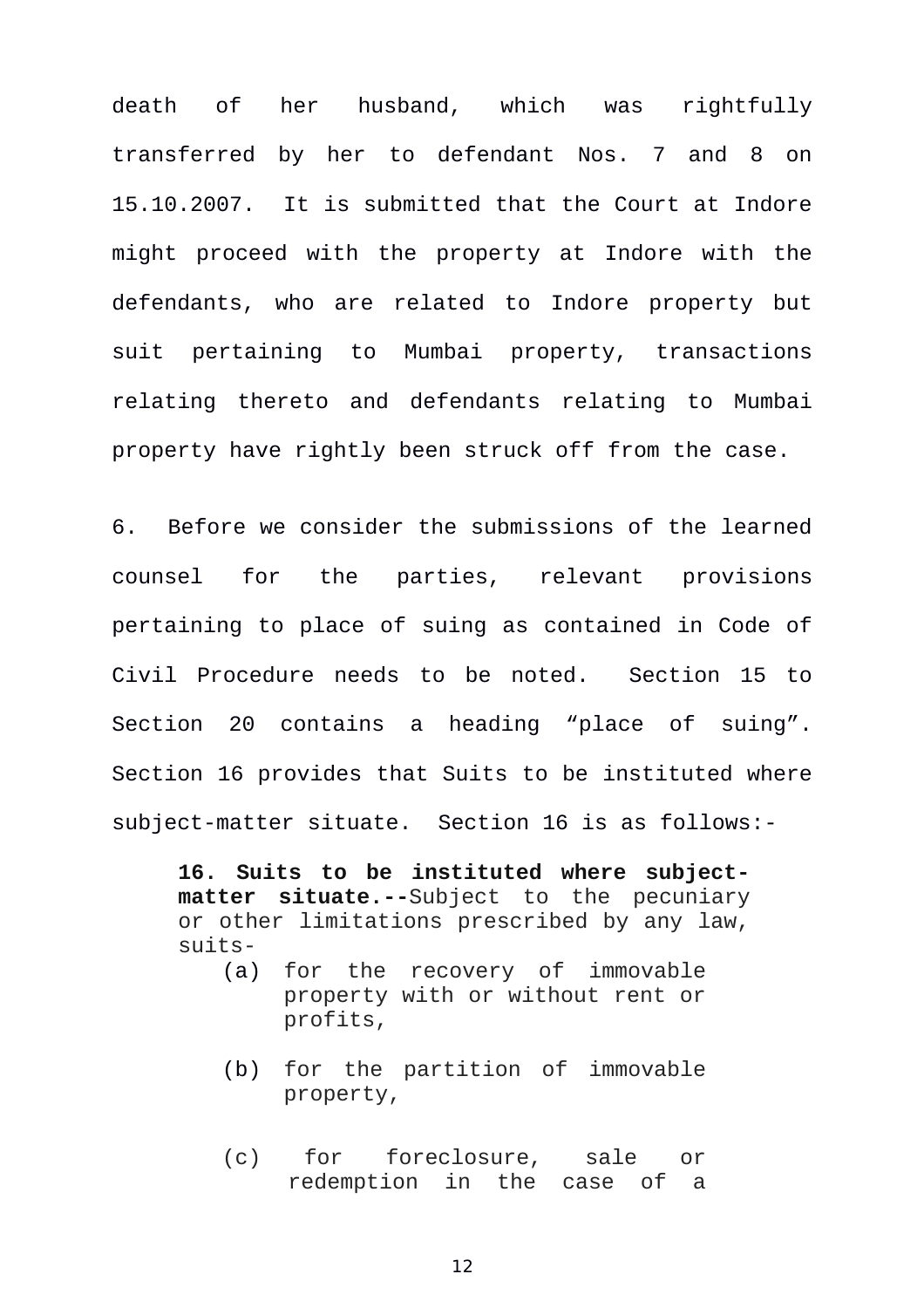mortgage of or charge upon immovable property,

- (d) for the determination of any other right to or interest in immovable property,
- (e) for compensation for wrong to immovable property,
- (f) for the recovery of movable property actually under distraint or attachment,

shall be instituted in the Court within the local limits of whose jurisdiction the property is situate:

Provided that a suit to obtain relief respecting, or compensation for wrong to, immovable property held by or on behalf of the defendant, may where the relief sought can be entirely obtained through his personal obedience, be instituted either in the Court within the local limits of whose jurisdiction the property is situate, or in the Court within the local limits of whose jurisdiction the defendant actually and voluntarily resides, or carries on business, or personally works for gain.

**Explanation.**– In this section "property" means property situate in India.

7. Section 17, which falls for consideration in the present case, deals with suits for immovable property situate within jurisdiction of different courts is as follows:-

**17. Suits for immovable property situate within jurisdiction of different Courts.--** Where a suit is to obtain relief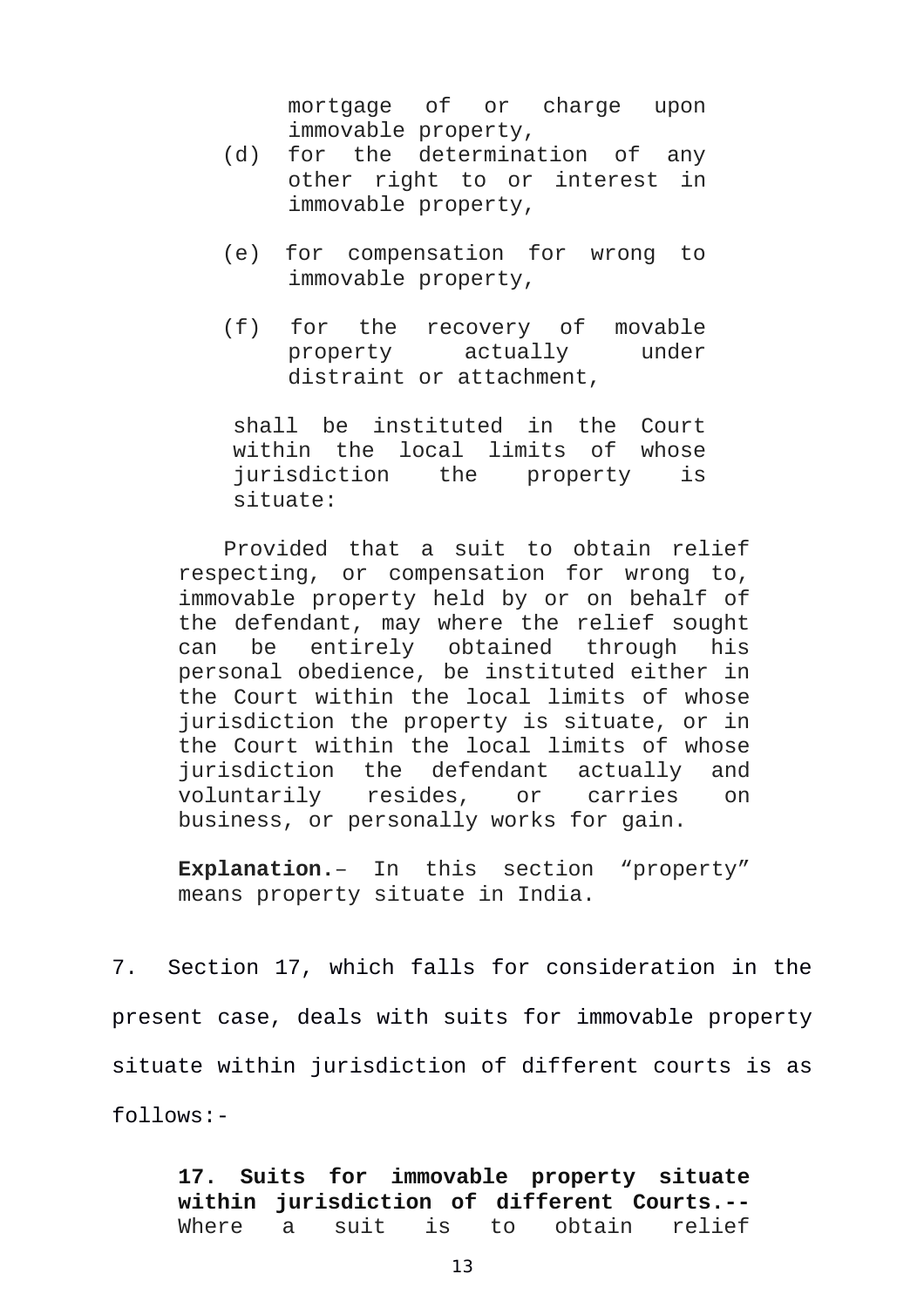respecting, or compensation for wrong to, immovable property situate within the jurisdiction of different Court, the suit may be instituted in any Court within the local limits of whose jurisdiction any portion of the property is situate :

Provided that, in respect of the value of the subject matter of the suit, the entire claim is cognizable by such Court.

8. We need to notice the Scheme under Code of Civil Procedure as delineated by Sections 16 and 17. Section 16 provides that suit shall be instituted in the Court within the local limits of whose jurisdiction the property is situated. Section 16(b) mentions "for the partition of immovable property".

9. Now, we look into Section 17, which deals with suits for immovable property situated within jurisdiction of different Courts. As per Section 17, the suit may be instituted in any Court within the local limits of whose jurisdiction any portion of the property is situated. What is the meaning of the word "any portion of the property"? There may be a fact situation where immovable property is a big chunk of land, which falls into territorial jurisdiction of two courts in which fact situation in Court in whose jurisdiction any portion of property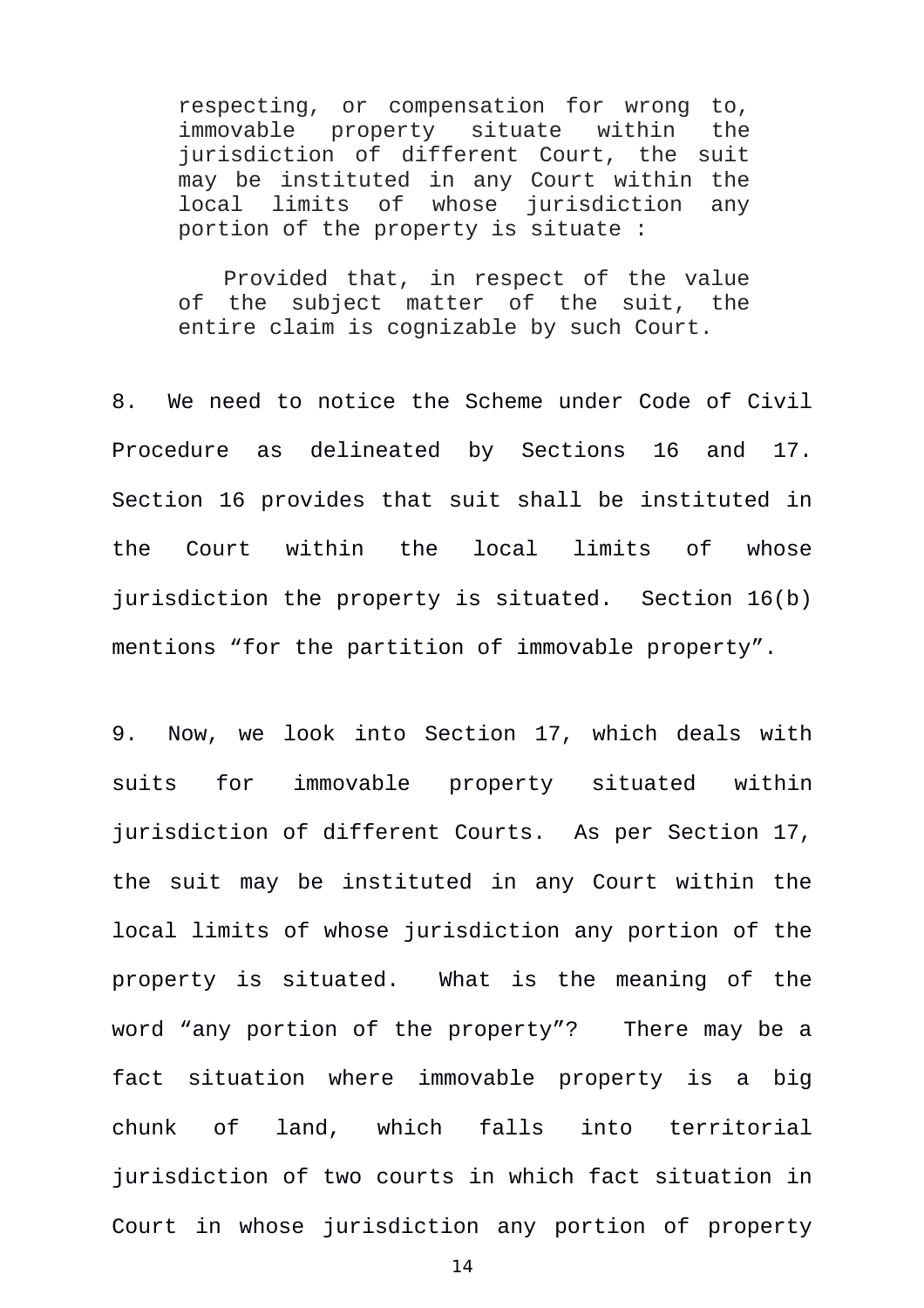is situated can entertain the suit. Whether Section 17 applies only when a composite property spread in jurisdiction of two Courts or Section 17 contemplate any wider situation. One of the submissions of the learned counsel for the appellant is that the word "property" as occurring in Section 17 shall also include the plural as per Section 13 of General Clauses Act, 1897. Section 13 of the General Clauses Act provides:-

**13. Gender and number.**-In all Central Acts and Regulations, unless there is anything repugnant in the subject or context.-

- (1) Words importing the masculine gender shall be taken to include females; and
- (2) words in the singular shall include the plural, and vice versa.

10. Applying Section 13 of General Clauses Act, the Bombay High Court explaining the word "property" used in Section 17 held that it includes properties. We are also of the same view that the word "property" used in Section 17 can be more than one property or properties.

11. The word "property" under Section 17 of the Civil Procedure code may also be properties, hence, in a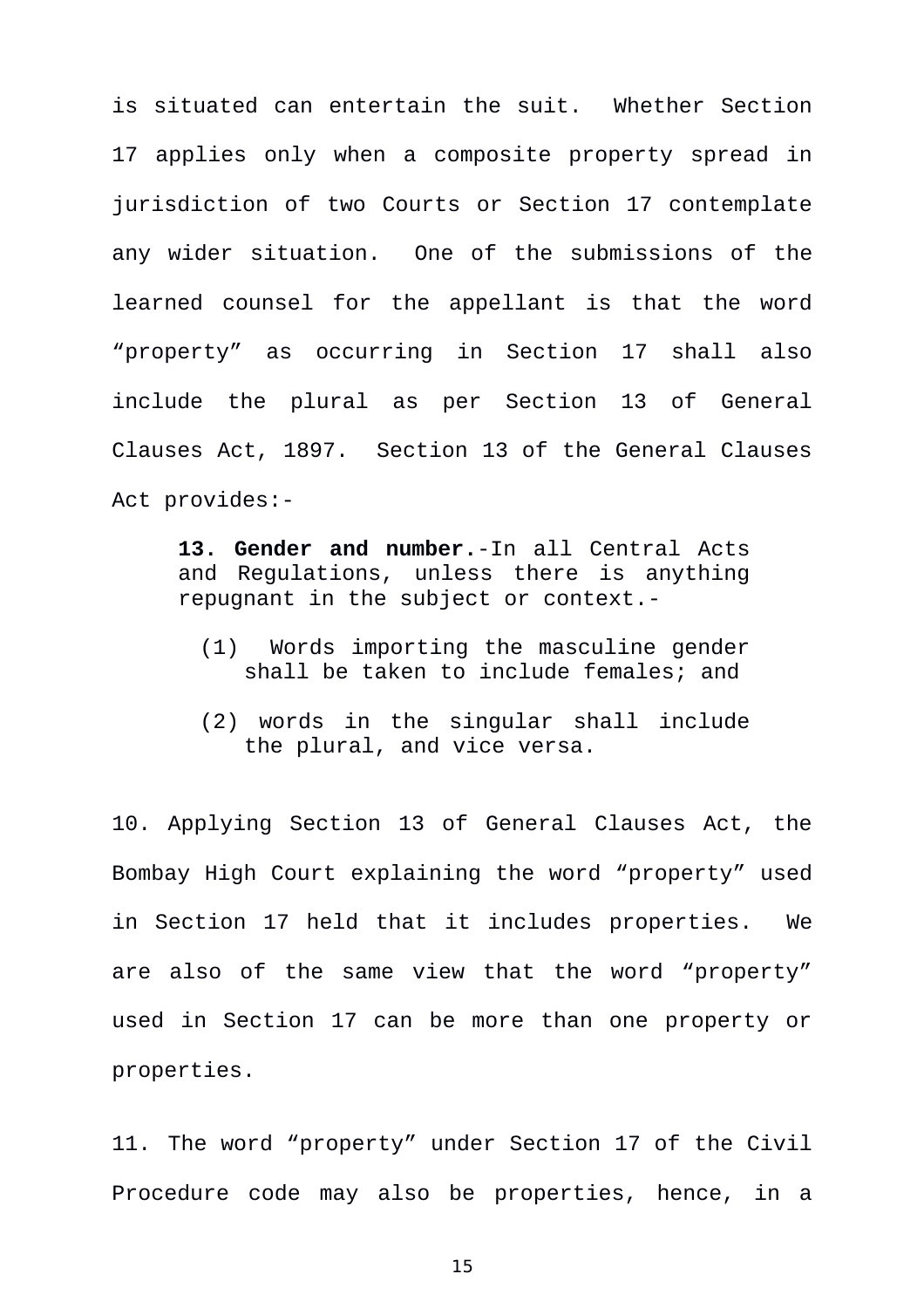schedule of plaint, more than one property can be included. Section 17 can be applied in event there are several properties, one or more of which may be located in different jurisdiction of courts. The word "portion of the property" occurring in Section 17 has to be understood in context of more than one property also, meaning thereby one property out of a lot of several properties can be treated as portion of the property as occurring in Section 17. Thus, interpretation of word "portion of the property" cannot only be understood in a limited and restrictive sense of being portion of one property situated in jurisdiction of two courts.

12. We now look into the decisions of various Courts in reference to Section 17 of Civil Procedure Code. How the word "property" and "portion of the property" occurring in Section 17 has been understood by different High Courts. There are few decisions of the Privy Council also where Section 17 of the Civil Procedure Code came for consideration. In **Nilkanth Balwant Natu and Others Vs. Vidya Narasinh Bharathi Swami and Others, AIR 1930 PC 188**, Privy Council had occasion to consider Section 17 of Civil Procedure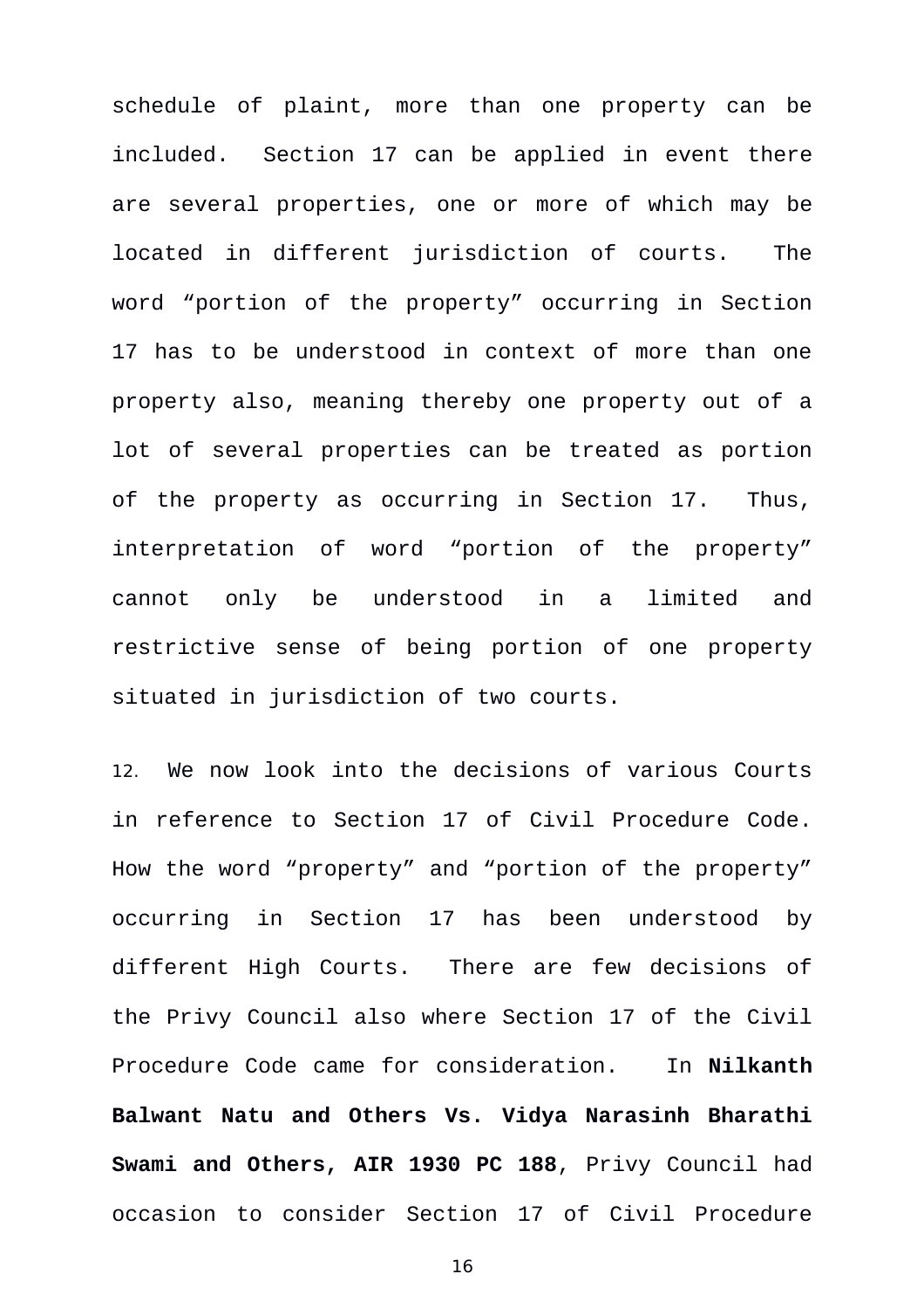Code. The properties in respect of which relief was sought by the plaintiff were situated in Satara, Belgaum and Kolhapur. Although Satara and Belgaum were situated in British India but Kolhapur was not. The Privy Council after noticing the provision of Sections 17 and 16(c) laid down following:-

"The learned Judge had jurisdiction to try the suit so far as it related to the mortgaged properties situate in Satara; and, inasmuch as the mortgaged properties in Belgaum are within the jurisdiction of a different Court in British India, he had jurisdiction to deal with those properties also."

13. The Privy Council, thus, held that Satara Court had jurisdiction to entertain suit with regard to property situated at Satara and Belgaum whereas it has no jurisdiction to entertain suit pertaining to Kolhapur, which was not in the British India. In another case of Privy Council, **Nrisingha Charan Nandy Choudhry Vs. Rajniti Prasad Singh and Others, AIR 1936 PC 189**, mortgage lands were in the Sonthal Parganas, State of Bihar and also in the Gaya district of State of Bihar. In Paragraph 9, following was laid down:-

"9. Now, the mortgage deeds include, as already stated, lands situated, not only in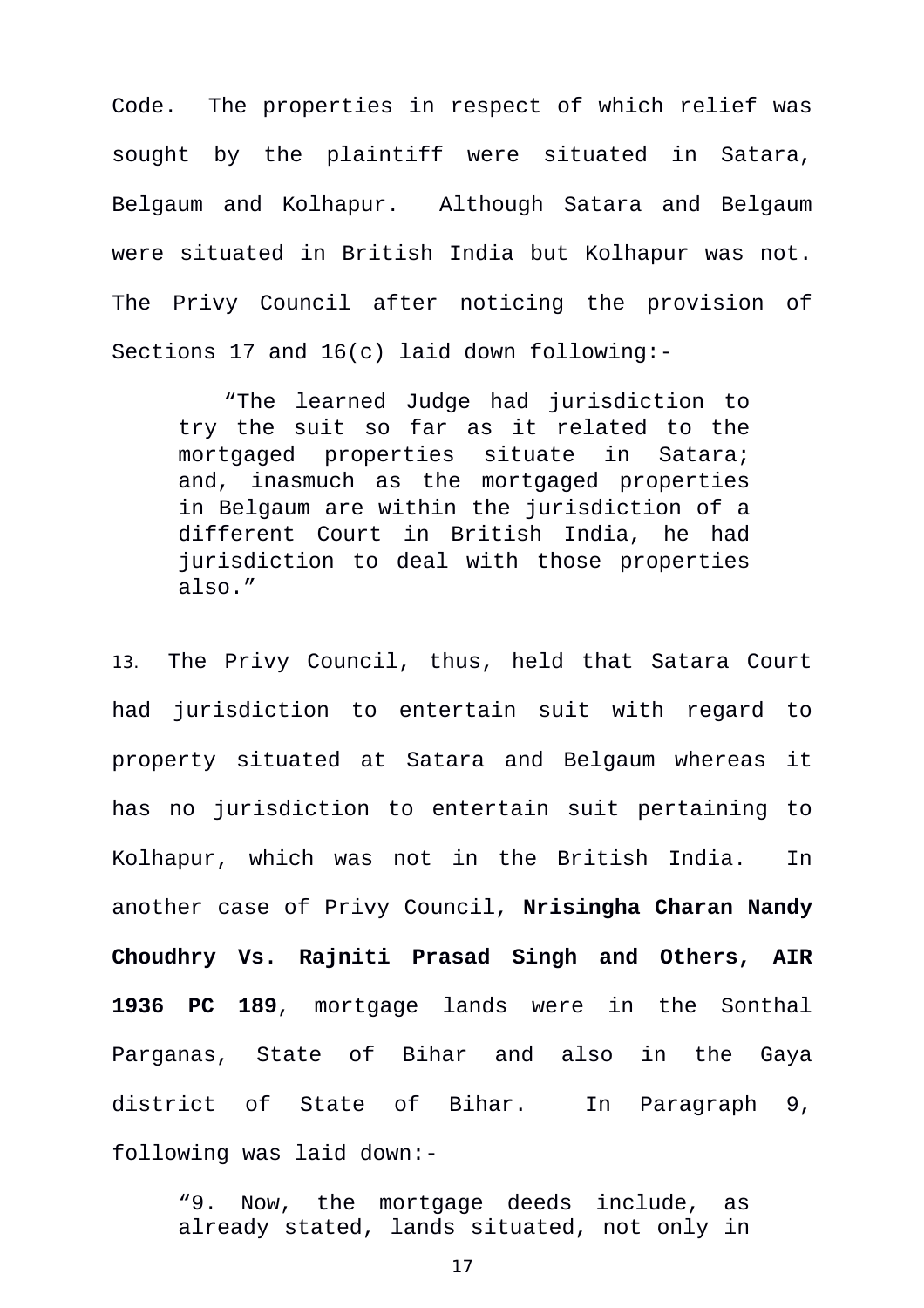the Sonthal Parganas, but also in the Gaya District. What is the ordinary rule for determining the court which can take cognizance of a suit for immovable property situated within the local limits of two or more tribunals? The answer is furnished by Section 17 of the Code of Civil Procedure (Act V. of 1908), which provides that where a suit is to obtain relief respecting immovable property situate within the jurisdiction of different courts, the suit may be instituted in any court within the local limits of whose jurisdiction any portion of the property is situate."

14. Different High Courts have also while interpreting Section 17 of Civil Procedure Code laid down that Section 17 is applicable in case where properties are situated in the jurisdiction of more than one court. In **Rajendra Kumar Bose Vs. Brojendra Kumar Bose, AIR 1923 Calcutta 501**, the Division Bench of the Calcutta High Court noticed following:-

"Exceptions to the rule that a suit cannot lie for partition of a portion of the family property have been recognised when different portions of the family property are situated in different jurisdictions, aid separate suits for separate portions have sometimes been allowed, where different rules of substantive or adjective law prevail in the differed Courts; Hari v. Ganpat Rao, (1883) 7 Bom. 272; Ramacharia v. Anantacharia, (1894) 18 Bom. 389; Moti Ram v. Kanhaya Lal, AIR 1920 Lah. 474; Panchanon v. Sib Chandra, (1887) 14 Cal. 835; Balaram v. Ram Chandra, (1898) 22 Bom. 922; Abdul v. Badruddin, (1905) 28 Mad. 216; Padmani v. Jagadamba, (1871) 6 B.L.R.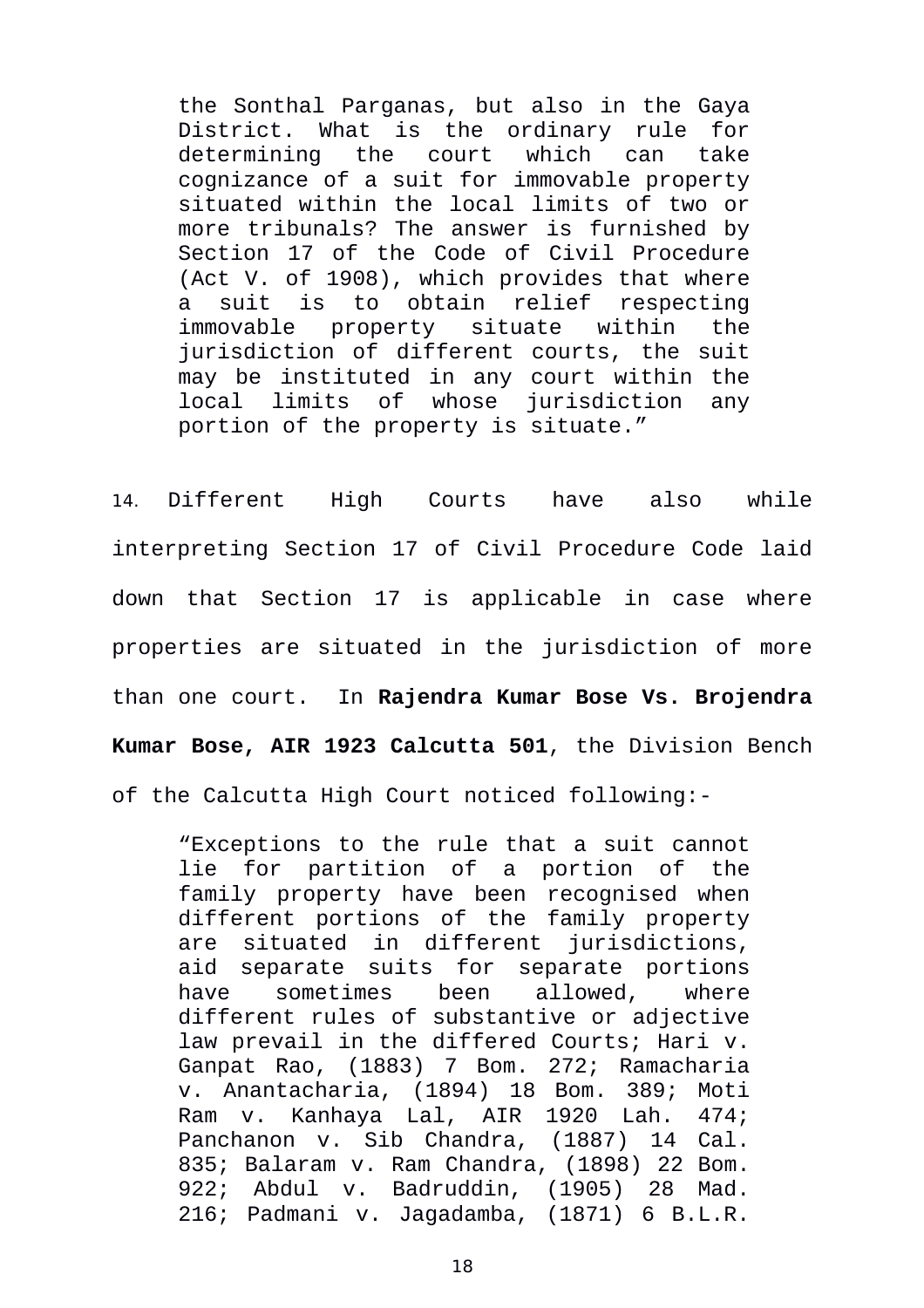134; Rammohan v. Mulchand, (1906)28 All. 39; Lachmana v. Terimul, 4 Mad. Jur. 241; Subba v. Rama, (1866-67) 3 Mad. H.C.R. 376; Jayaram v. Atmaram, (1879) 4 Bom. 482;"

15. A Full Bench of Allahabad High Court in **Kubra Jan Vs. Ram Bali and Others, (1908) ILR 30 All. 560** had occasion to consider suit, which was filed at Bareilly with regard to Bareilly property as well as Bara Banki property situated in two different districts. The jurisdiction at Bareilly Court was upheld in Paragraph Nos. 1 and 8, in which it was laid down as follows:-

"**1.** This appeal has been laid before a Full Bench by reason of a conflict in the authorities upon a question raised in the appeal. The suit is one by the daughter of one Bande Ali to recover from her brother Akbar Husain and a number of other defendants, transferees from him, her share in the property of her deceased father. This property is situate in the district of Bareilly and also in the district of Bara Banki in Oudh. It appears that Akbar Husain transferred the Bareilly property to the defendants Nos. 2 to 8 and the Bara Banki property to persons from whom the defendant respondent Ram Bali acquired it by virtue of a decree for pre-emption. The suit in regard to the Bareilly property was compromised, with the result that the claim in respect of that property was abandoned, and the suit proceeded as regards the Bara Banki property only.

**8.** Again, it is said that after the compromise in respect of the Bareilly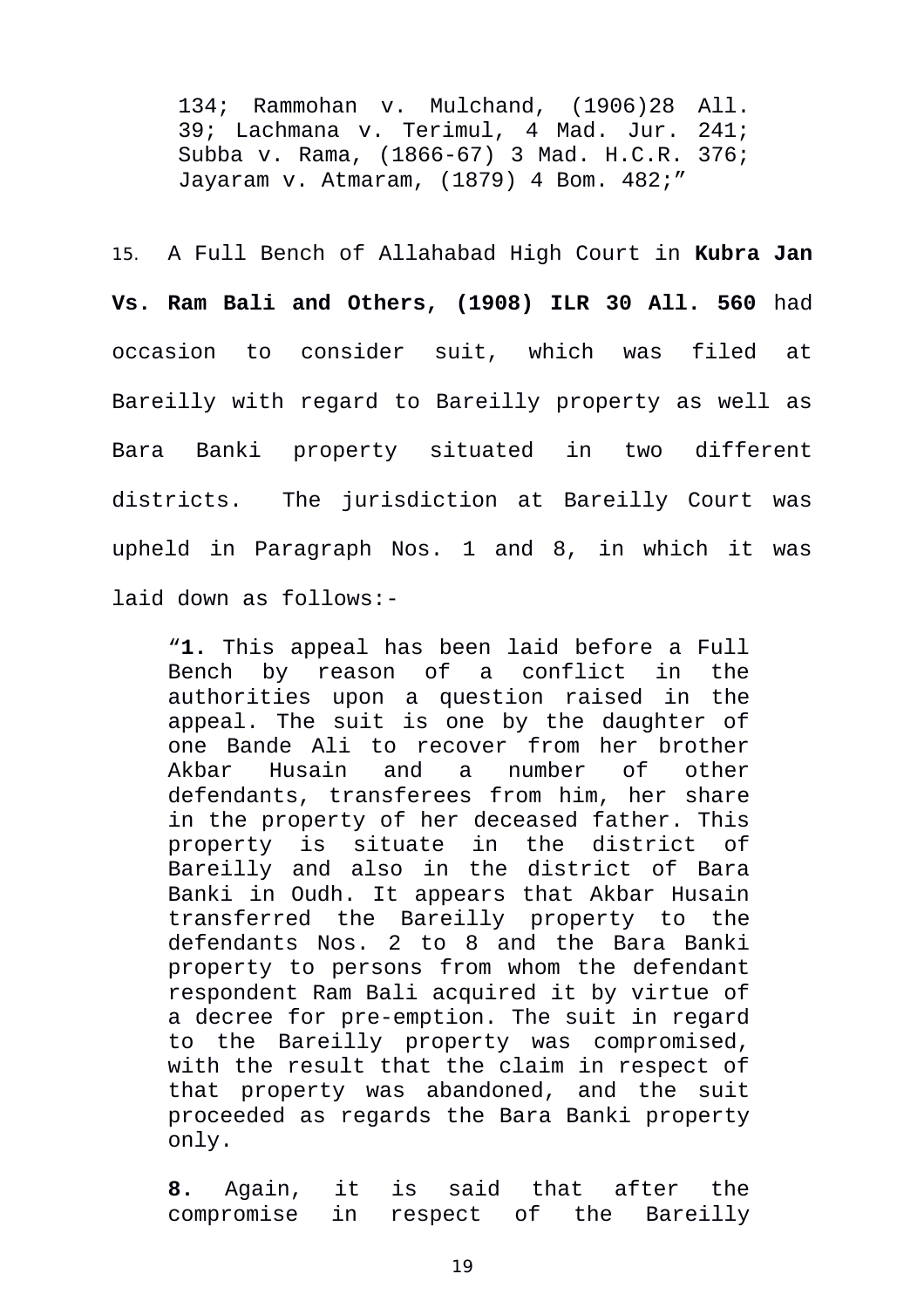property the Court ceased to have any jurisdiction to deal with the plaintiff's claim, that is, that though the Bareilly Court bad jurisdiction, when the plaint was filed, to deal with the suit, it ceased to have jurisdiction when portion of the property claimed was withdrawn from the litigation. 'It seems to me that once jurisdiction is vested in a Court, in the absence of a provision of law to the contrary, that jurisdiction will not be taken away by any act of the parties. There is no allegation here that the plaint was filed in the Bareilly Court with any intention to defeat the provisions of the Code of Civil Procedure as regards the venue of suits for recovery of immovable property. If any fraud of that kind had been alleged and proved, other considerations would arise. But in this case, as I have said, no such suggestion has been made."

16. Similar view was taken in **Ramdhin and Others Vs. Thakuran Dulaiya and Others, AIR 1952 Nag. 303 (Full Bench); Basanta Priya Dei and Another Vs. Ramkrishna Das and Others, AIR 1960 Ori. 159; Laxmibai Vs. Madhankar Vinayak Kulkarni and Others, AIR 1968 Kant. 82; Prem Kumar and Others Vs. Dharam Pal Sehgal and Others, AIR 1972 Delhi 90 and Janki Devi Vs. Mannilal and Others, AIR 1975 All. 91.** 

17. The views of the different High Courts as well as of the Privy Council, as noticed above, clearly indicate that Section 17 has been held to be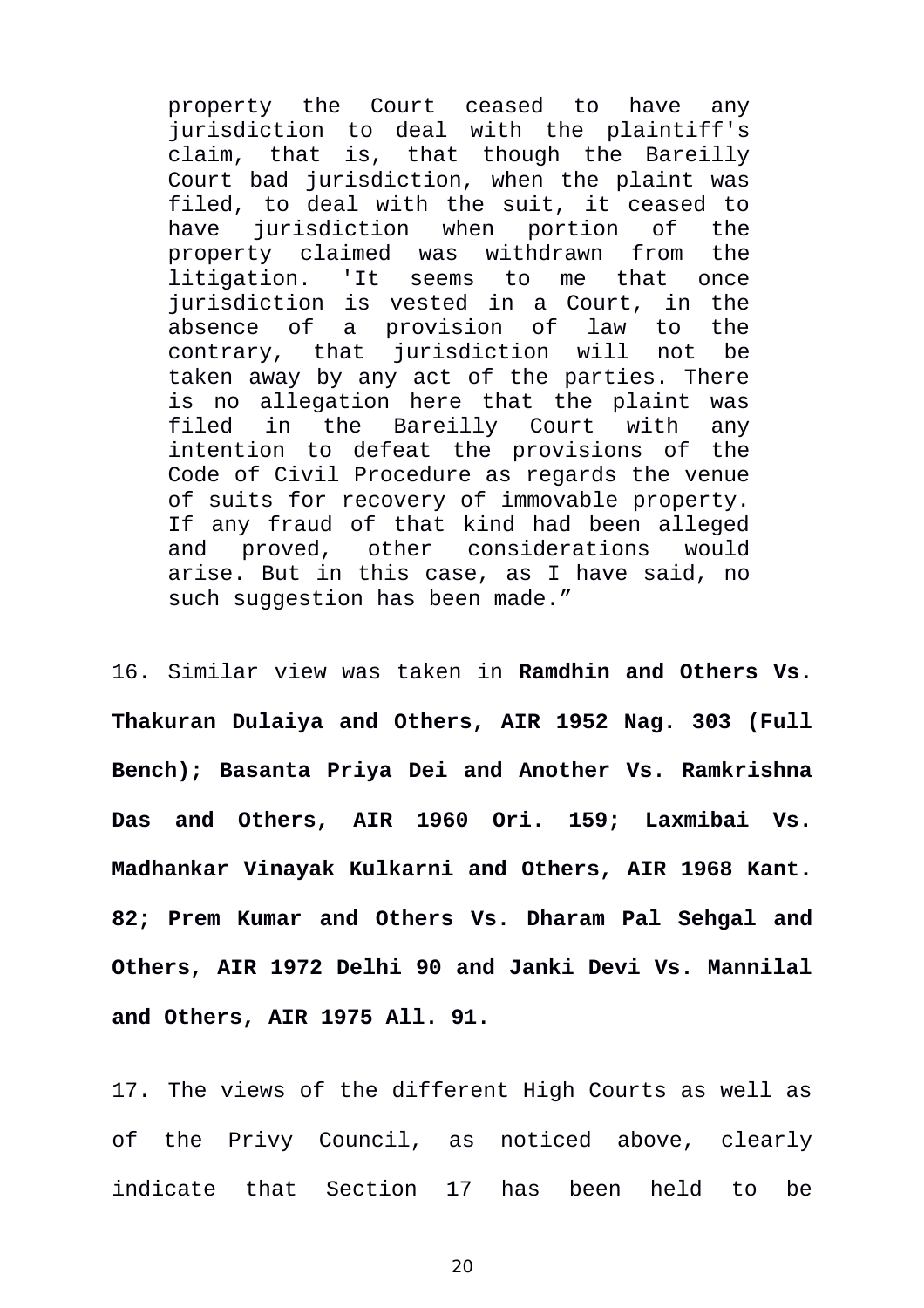applicable when there are more than one property situated in different districts.

18. The point to be noticed is that the permissibility of instituting suit in one Court, where properties, which are subject matter of the suit are situated in jurisdiction of different courts have been permitted with one rider, i.e., cause of action for filing the suit regarding property situated in different jurisdiction is one and the same. In a suit when the cause of action for filing the suit is different, the Courts have not upheld the jurisdiction of one Court to entertain suits pertaining to property situated in different courts. In this context, we need to refer to some judgments of High Courts as well as of the Privy Council, which has considered the issue. In **Sardar Nisar Ali Khan Vs. Mohammad Ali Khan, AIR 1932 PC 172**, Privy Council had occasion to consider the case where subject matter of the suit were several properties situated in jurisdiction of different courts. Suit was instituted in Oudh (which later became part of Uttar Pradesh). The Privy Council held that since there was different cause of actions, the same cannot be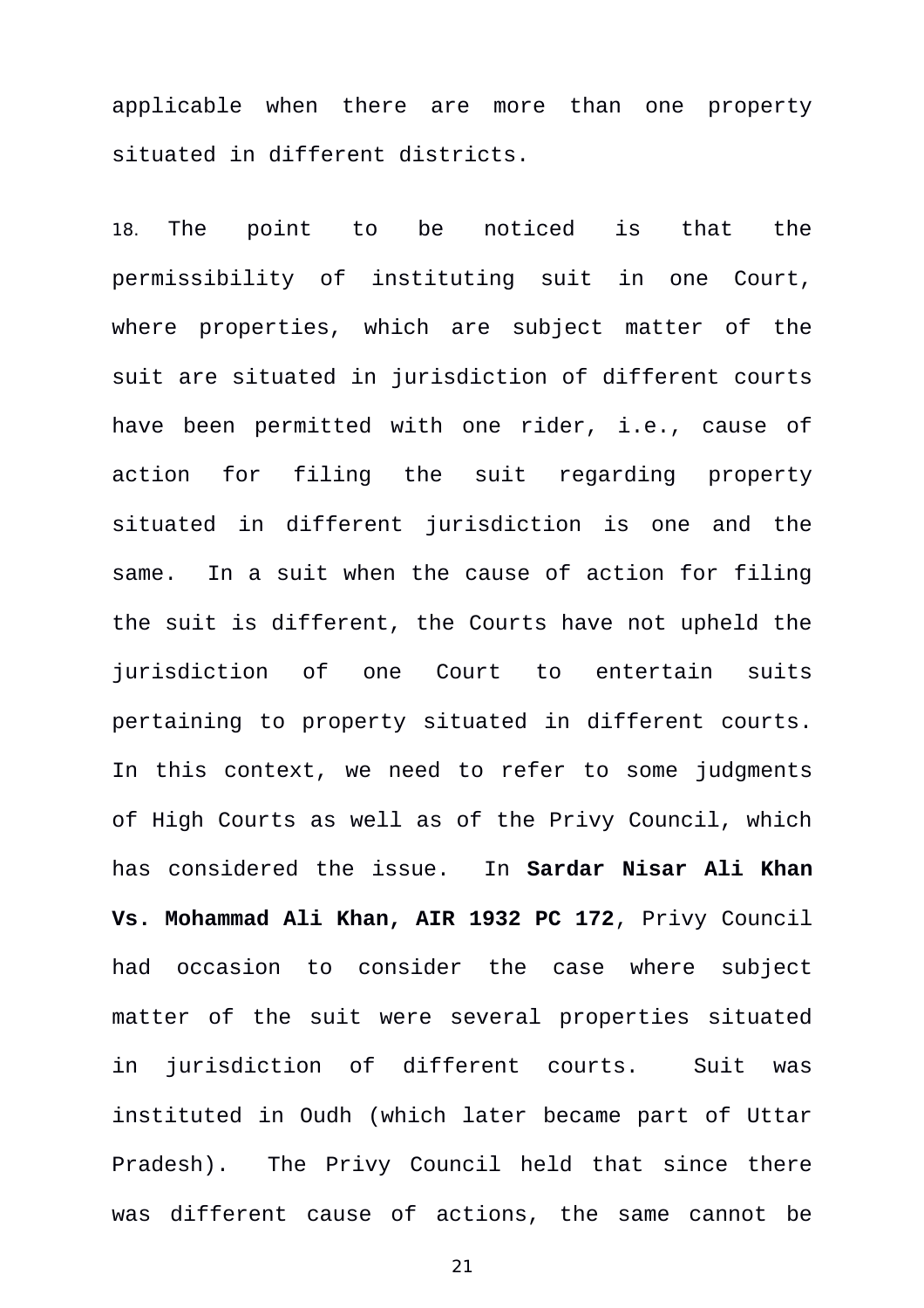clubbed together. One of the properties, which was situated in Punjab was referred to in the suit as Khalikabad property. Although, suit with regard to the other three properties had similar cause of action but cause of action with regard to Khalikabad property being found to be different, the Court held that Section 17 Civil Procedure Code was not applicable. Following was laid down in the case by the Privy Council:-

"There remains the question of the Khalikabad estate. Here the respondent cannot succeed unless he shows that under the terms of the deed creating the wakf he is the trustee. That question depends upon the construction of the deed. It is a separate and different cause of action from these which found the proceedings in respect of the other three properties. Their Lordships are unable to find any jurisdiction for bringing the suit in respect of this property elsewhere than in the Court of the district where the property is situate. Such justification cannot in their Lordships' judgment be found in Section 17, Civil P.C. upon which the respondent relied."

19. A Two-Judge Bench judgment of Allahabad High Court has been heavily relied upon by the learned counsel for the respondent reported in **AIR 1942 All. 387, Karan Singh and Others Vs. Kunwar Sen and Others.** In the above case, suit properties were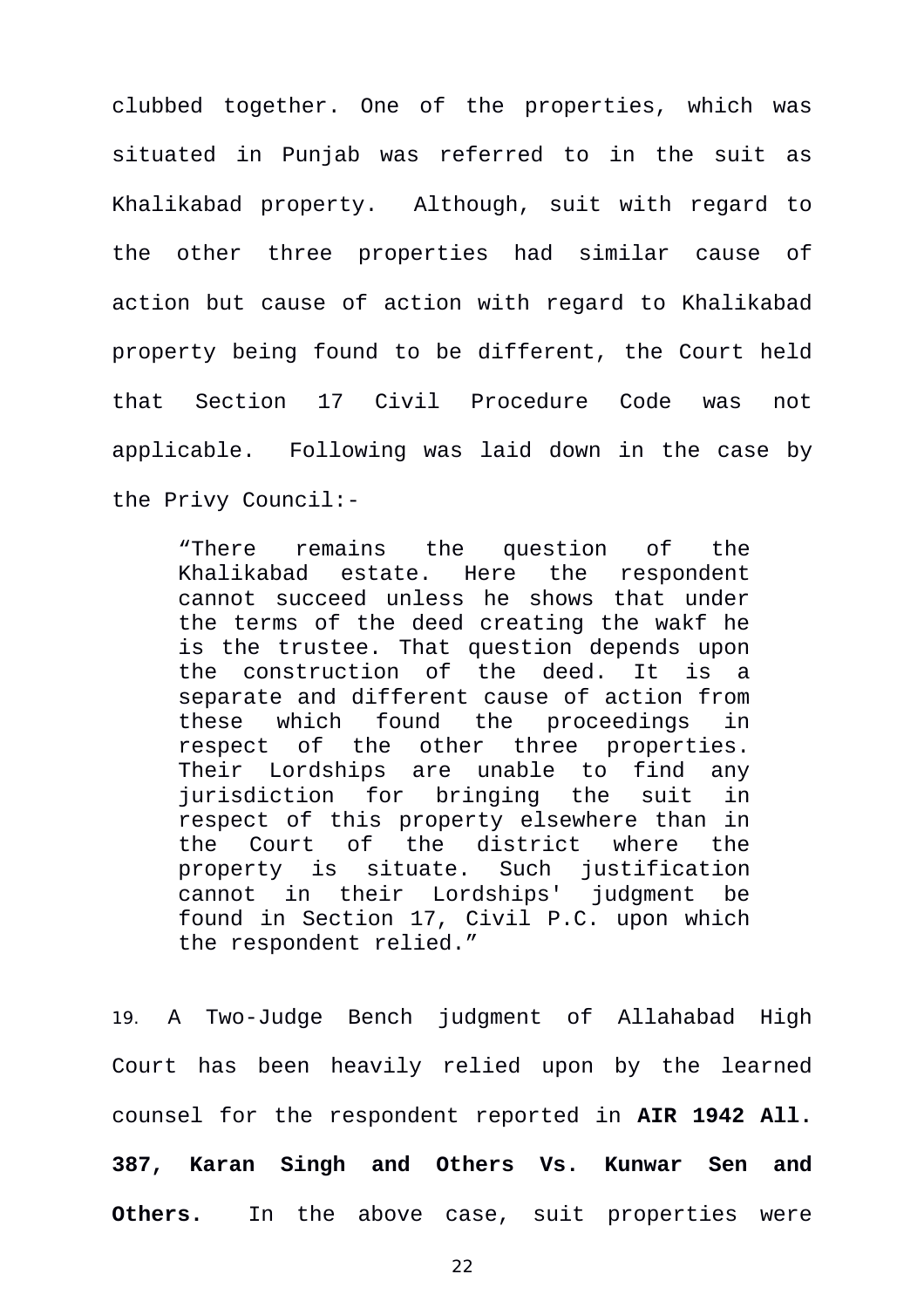situated in Haridwar and Amritsar. Suit was filed in the Court of Civil Judge, Saharanpur. An application under Section 22, Civil P.C. was filed to determine as to whether a suit which is pending in the Court of the Civil Judge of Saharanpur should proceed in the corresponding Court having jurisdiction at Amritsar in the Punjab. The Court after noticing Section 17 held that plaintiffs were claiming two properties against two set of defendants, whom they alleged to be trespassers. The Court held that unless suit is filed on one cause of action, two properties situate in different jurisdiction cannot be clubbed. Following was laid down:-

"Having made these observations I must now return to the question whether in the suit with which we are dealing it can be said that the relief claimed against the Defendants in possession of the property at Hardwar and the Defendants in possession of the property at Amritsar arises out of the same series of acts or transactions and whether the two properties claimed can, for the purposes of Section 17, be described as a single entity. It must be admitted that there is no apparent connection between the transfer of the Amritsar property to Amar Nath under the will executed by Jwala Devi and the subsequent transfers made by him and his successors-in-interest on the one hand and the transfer made by Prem Devi of the Hardwar property on the other hand. It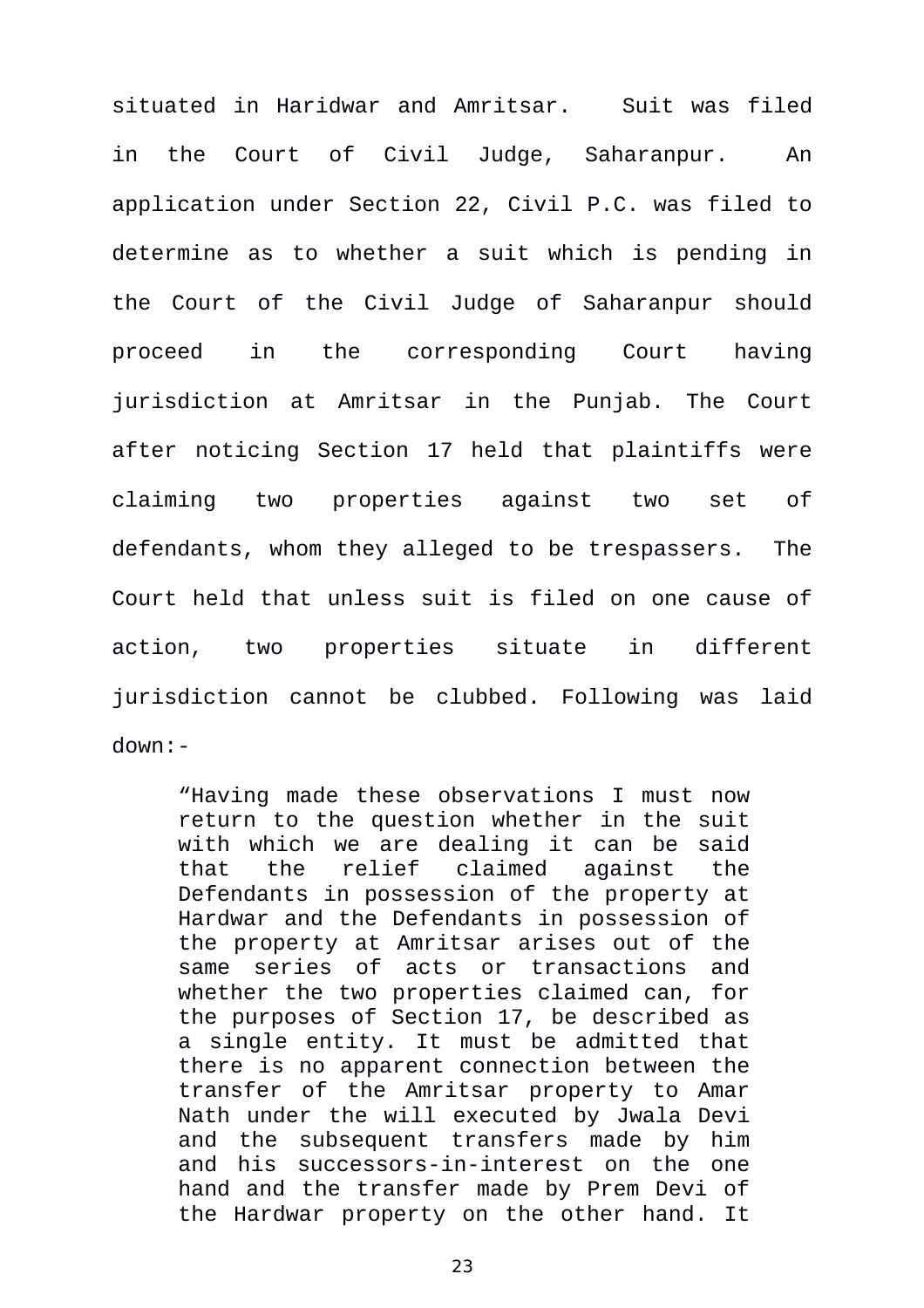must be admitted also that the Plaintiffs are not claiming the estates of Badri Das as a whole against any rival claimant to the estate. They are claiming two properties against two sets of Defendants whom they allege to be trespassers and who, if they are trespassers, have absolutely no connection with each other. The only connecting link is that the Plaintiff's claim in both the properties arose at the time of the death of Prem Devi and that the claim is based on the assumption that the Defendants are in possession as the results of transfers made by limited owners who were entitled, during their lives, to the enjoyment of the whole estate and the properties comprised within it. It was held many years ago in the case of Mst. Jehan Bebee v. Saivuk Ram (1867) H.C.R. 1. 109, that unconnected transfers by a Hindu widow of properties comprised within the husband's estate did not give rise to one cause of action against the various transferees. The same rule was laid down in the case of Bindo Bibi v. Ram Chandra (1919) 17 A.L.J. 658. In that case a reference was made to the decision in Murti v. Bhola Ram (1893) 16 All 165 and it was pointed out that that was a case where a claim was made against one Defendant who had taken possession of different properties in execution of one decree. There is no doubt that that case is clearly distinguishable from the case with which we are dealing……………………"

20. The above judgment was subsequently relied and explained by Allahabad High Court in **Smt. Janki Devi Vs. Manni Lal and Others, AIR 1975 All. 91.** In Paragraph No.11, following was laid down:-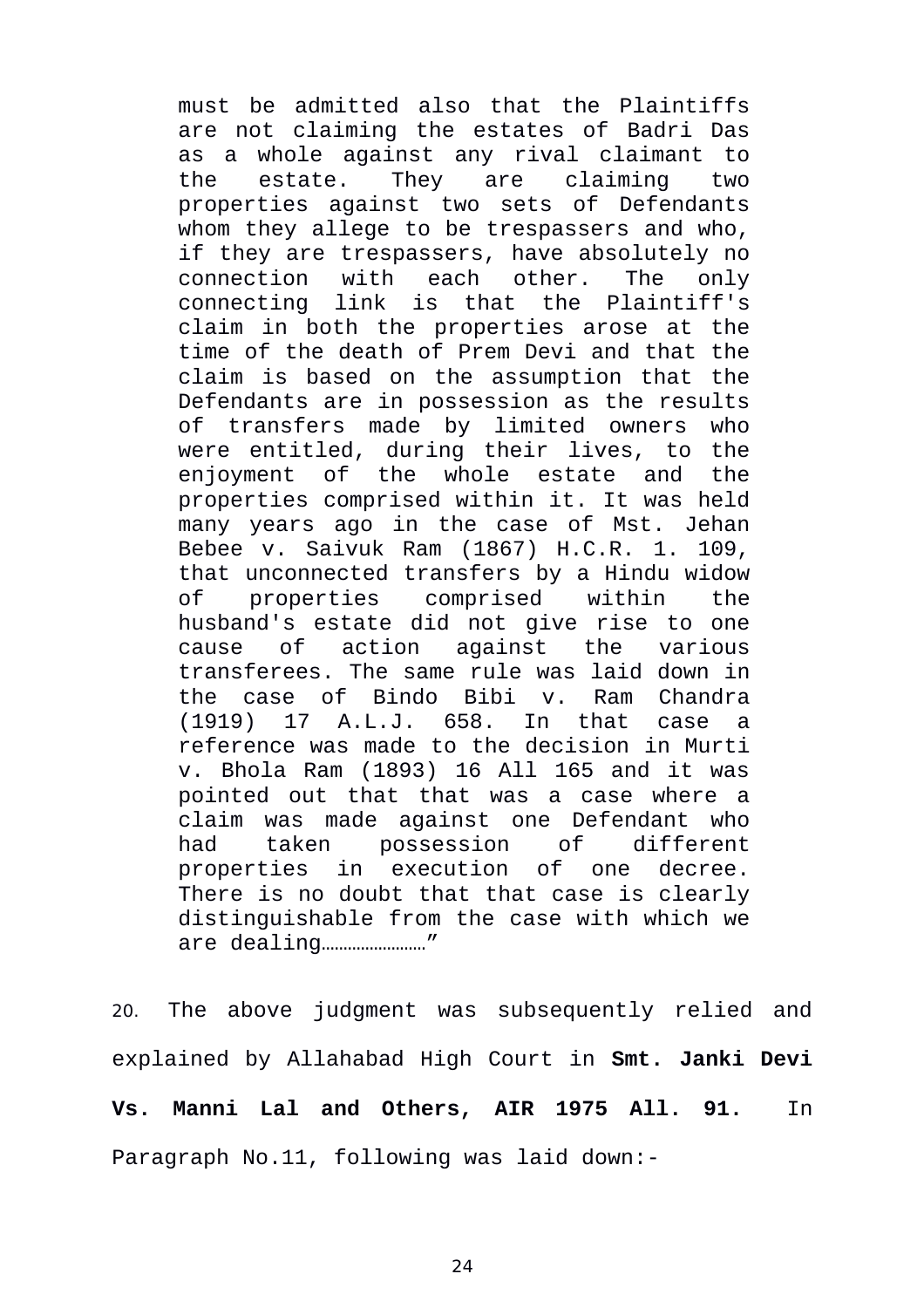"11. Similar view was expressed in Smt. Kubra Jan v. Ram Bali, (1908)ILR 30 All 560 . This Full Bench decision does not appear to have been brought to the notice of the Division Bench hearing the case of Karam Singh v. Kunwar Sen AIR 1942 All 387. However, many observations made therein are not contrary to the law laid down in the above mentioned Full Bench case. The sum and substance of this Division Bench case also is that where in the facts and circumstances of the case all the properties can be treated as one entity a joint trial shall be permissible but not where they are more or less different properties with different causes of action. The material observations are as below:--

"........ and this implies, in my judgment, that the acts or transactions, where, they are different, should be so connected as to constitute a single series which could fairly be described as one entity or fact which would constitute a cause of action against all the defendants jointly. Whether this necessary condition exists in any particular case would, of course, depend upon the nature of the case but I am satisfied that this at least is necessary that the case should be such that it could be said that the Court in which the suit was instituted had local jurisdiction in the first instance to deal with the controversies arising between the plaintiffs and each of the defendants………………

The property must, in the particular circumstances of the suit, be capable of being described as a single entity. Whether it can or cannot be so described will depend again upon the nature of the dispute between the parties. If there is a dispute,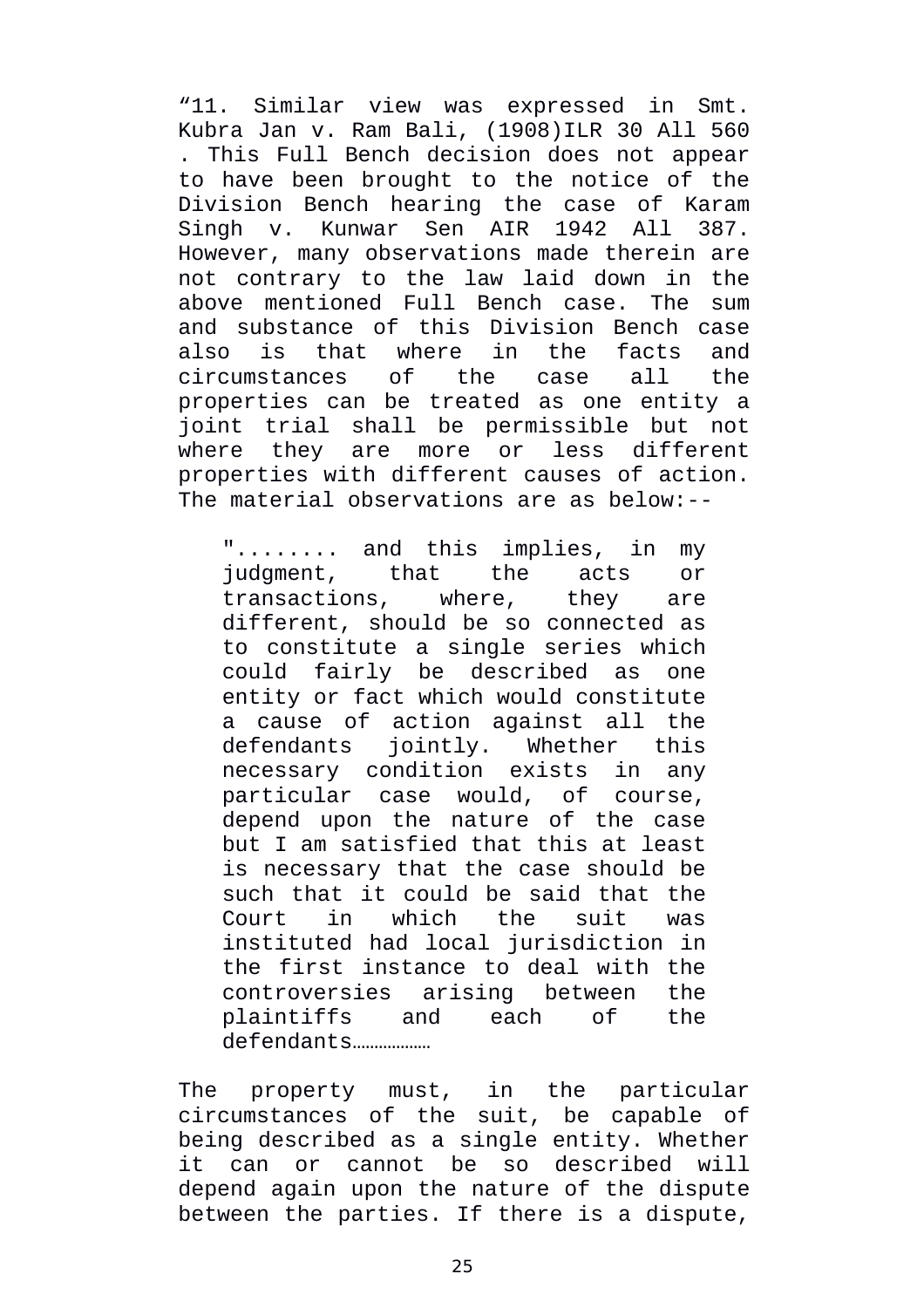for instance about a single estate which both parties are claiming as a whole that estate is obviously for the purposes of that particular suit a single entity. If, on the other hand, the owner of an estate has a claim against unconnected trespassers who have trespassed upon different parts of the estate or different properties situated within it, those parts or those properties would not for the purposes of the dispute between him and the trespassers be one entity but several entities and the provisions of Section 17, would not apply"."

21. Thus, for a suit filed in a Court pertaining to properties situated in jurisdiction of more than two courts, the suit is maintainable only when suit is filed on one cause of action.

22. Justice Verma of Allahabad High Court in his concurring opinion in **Karan Singh v. Kunwar Sen (supra)** while considering Section 17 of C.P.C. has explained his views by giving illustration. Following was observed by Justice Verma:

"I agree, Suppose a scattered Hindu dies possessed of immovable property scattered all over India at Karachi, Peshwar, Lahore, Allahabad, Patna, Dacca, Shillong, Calcutta, Madras and Bombay and is succeeded by his widow who, in the course of 40 or 50 years, transfers on different dates portions of the property situated at each of the places mentioned above, to different persons each of whom resides at the place where the property transferred to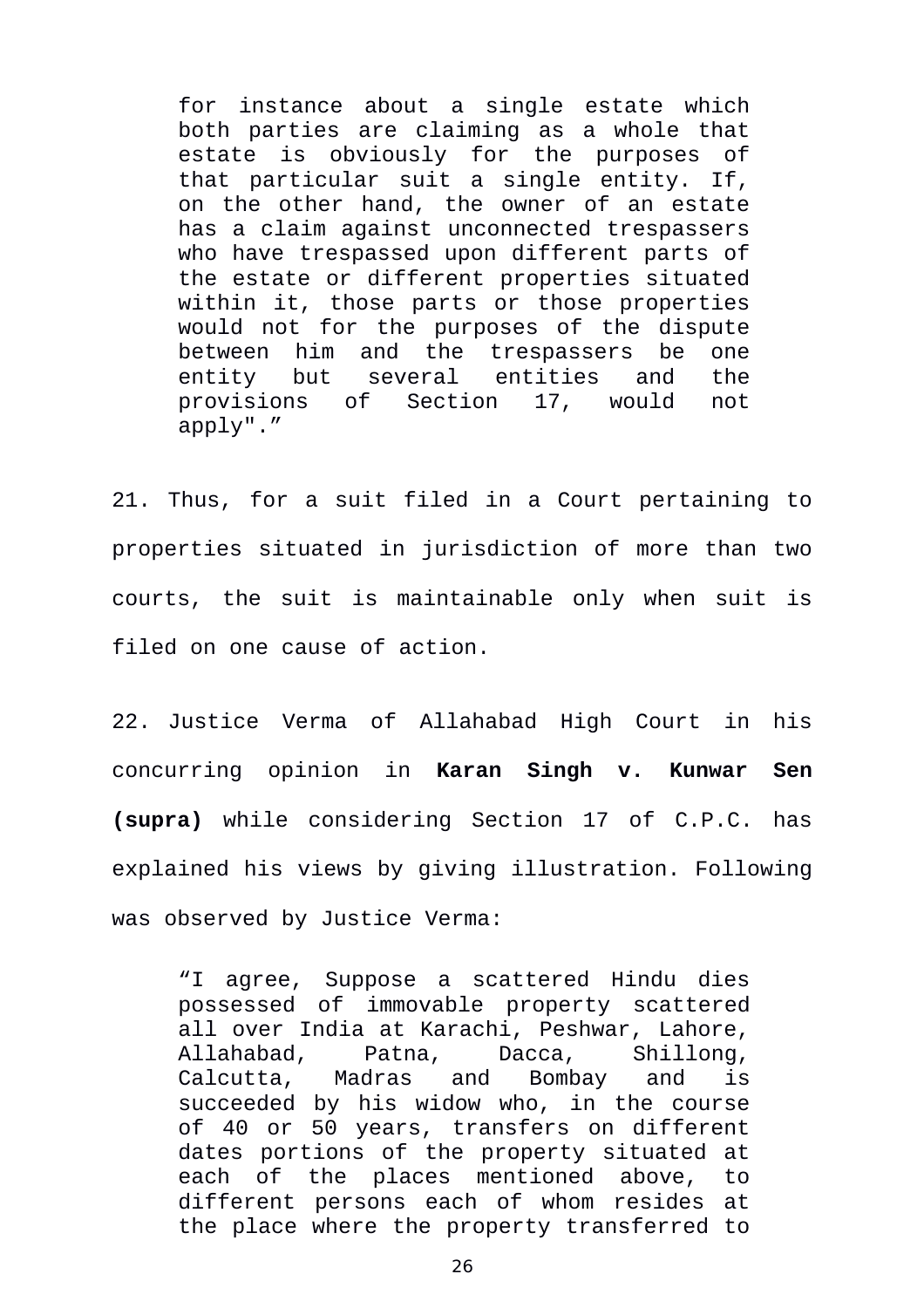him is situated, and the transfers are wholly unconnected with, and independent of one another. Upon the widow's death the reversioner wants to challenge these various transfers. Learned counsel for the plaintiffs has argued that in such a case the reversioner is entitled to bring one suit challenging all the transfers at any one of the places mentioned above, impleading all the transferees, I find it very difficult to hold that such a result is contemplated by the provisions of the Code of Civil Procedure upon which reliance has been placed and which are mentioned in the judgment of my learned brother. I do not consider it necessary to pursue the matter any further. It is clear to my mind that, if the plaintiffs; argument mentioned above is accepted, startling results will follow."

23. Now, we come to submission of learned counsel for the appellant based on Section 39 sub-section (1) (c)of C.P.C. It is submitted that Section 39(1)(c) of C.P.C. is also a pointer to what is intended in Section 17. The scheme as delineated by Section 39 indicates that when a decree is passed by a Court with regard to sale or delivery of immovable property situated outside the local limits of the jurisdiction of that Court it may transfer the decree for execution to another Court. The provision clearly indicates that a decree of Court may include immovable property situate in local limits of that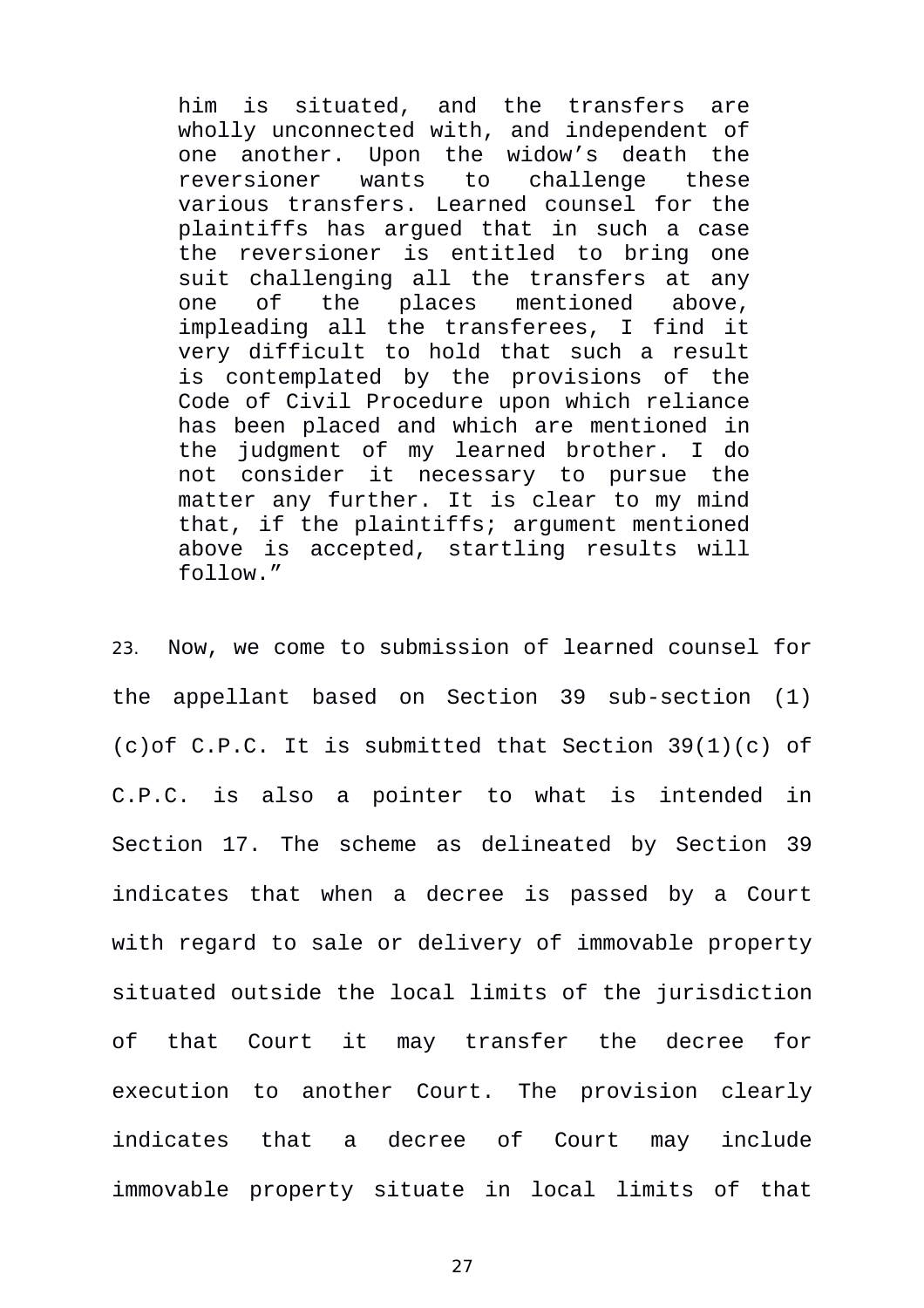Court as well as property situated outside the local limits of the jurisdiction of the Court passing the decree. Section 39(1)(C) re-enforces our conclusion that as per Section 17 suit may be filed with regard to immovable property situated outside the local limit of the jurisdiction of the Court. We may, however, add that passing a decree by a Court with regard to immovable property situate outside the local jurisdiction of the Court may not only confine to Section 17 but there may be other circumstances where such decree is passed. Section 20 of C.P.C. may be one of the circumstances where decree can be passed against the defendant whose property may situate in local jurisdiction of local limits of more than one Court.

24. We may further notice that Section 17 uses the words 'the suit may be instituted in any Court'. The use of word in Section 17 makes it permissive leaving discretion in some cases not to file one suit with regard to immovable property situated in local jurisdiction of more than one court. One of the exceptions to the rule is cases of partial partition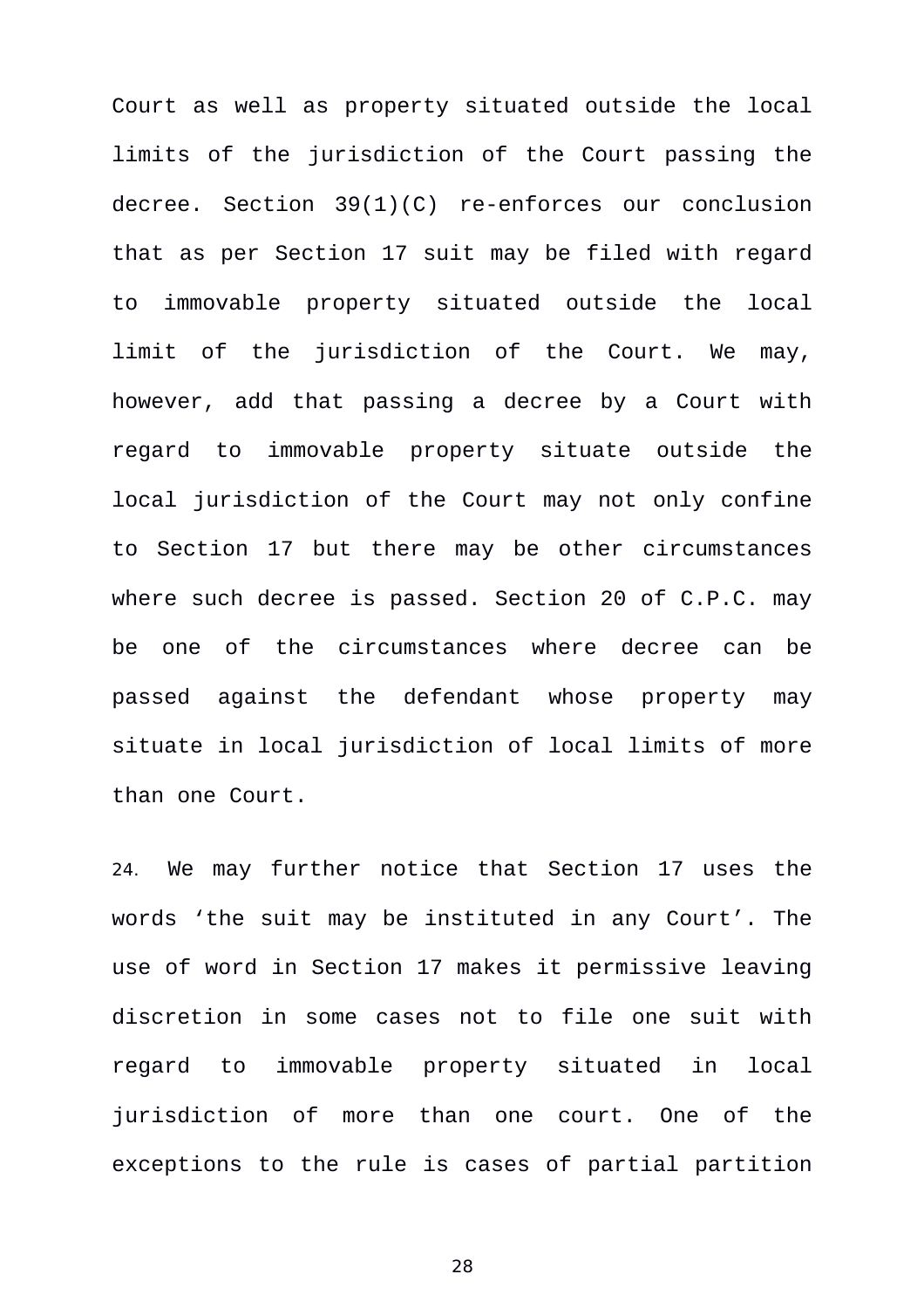where parties agree to keep some property joint and get partition of some of the properties.

25. The partial partition of property is well accepted principle with regard to a joint family. In Mayne's Hindu Law & Usage, 16<sup>th</sup> Edition in paragraph 485 following has been stated:

**"485. Partition partial or total.-** Partition may be either total or partial. A partition may be partial either as regards the persons making it or the property divided.

**Partial as to properties.-** It is open to the members of a joint family to severe in interest in respect to a part of the joint estate while retaining their status of a joint family and holding the rest as the properties of an undivided family. Until some positive action is taken to have partition of joint family property, it would remain joint family property."

26. Mulla on Hindu Law, 22nd Edition also refers to partial partition both in respect of the property and or in respect of the persons making it. In paragraph 327 following has been stated:

"**"327. Partial partition.-**(1) A partition between coparceners may be partial either in respect of the property or in respect of the persons making it.

After a partition is affected, if some of the properties are treated as common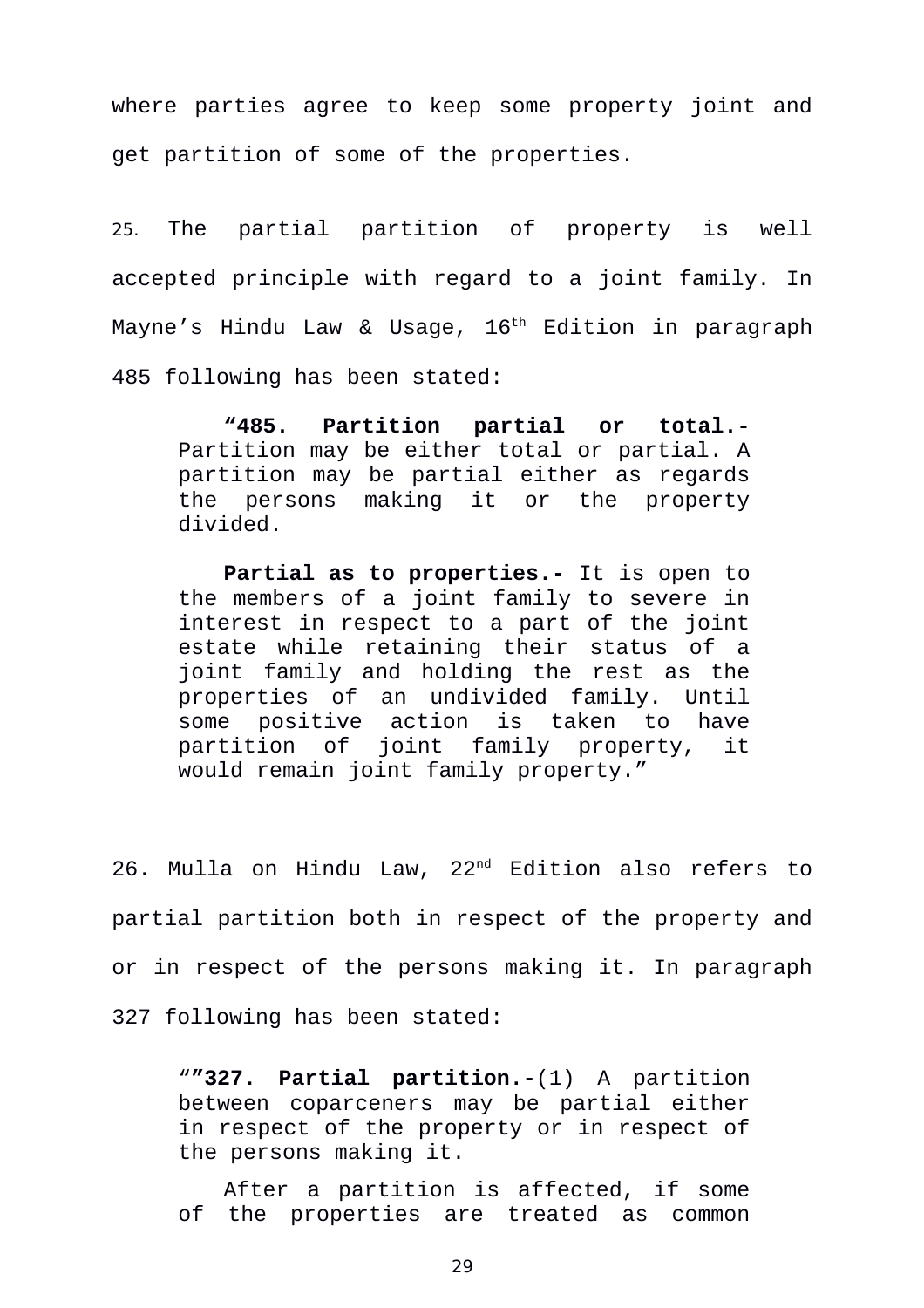properties, it cannot be held that such properties continued to be joint properties, since there was a division of title, but such properties were not actually divided.

(2) Partial as to property.- It is open to the members of a joint family to make a division and severance of interest in respect of a part of the joint estate, while retaining their status as a joint family and holding the rest as the properties of a joint and undivided family."

The issues arising in the present case being not related to subject of partial partition the issue need not to be dealt with any further.

27. Learned counsel for the appellant has also submitted that permitting filing of a separate suit with regard to property situate in different jurisdiction shall give rise to conflicting decision and decision in one suit may also be res judicata in another suit. We in the present case being not directly concerned with a situation where there are more than one suit or a case having conflicting opinion we need not dwell the issue any further.

28. Sections 16 and 17 of the C.P.C. are part of the one statutory scheme. Section 16 contains general principle that suits are to be instituted where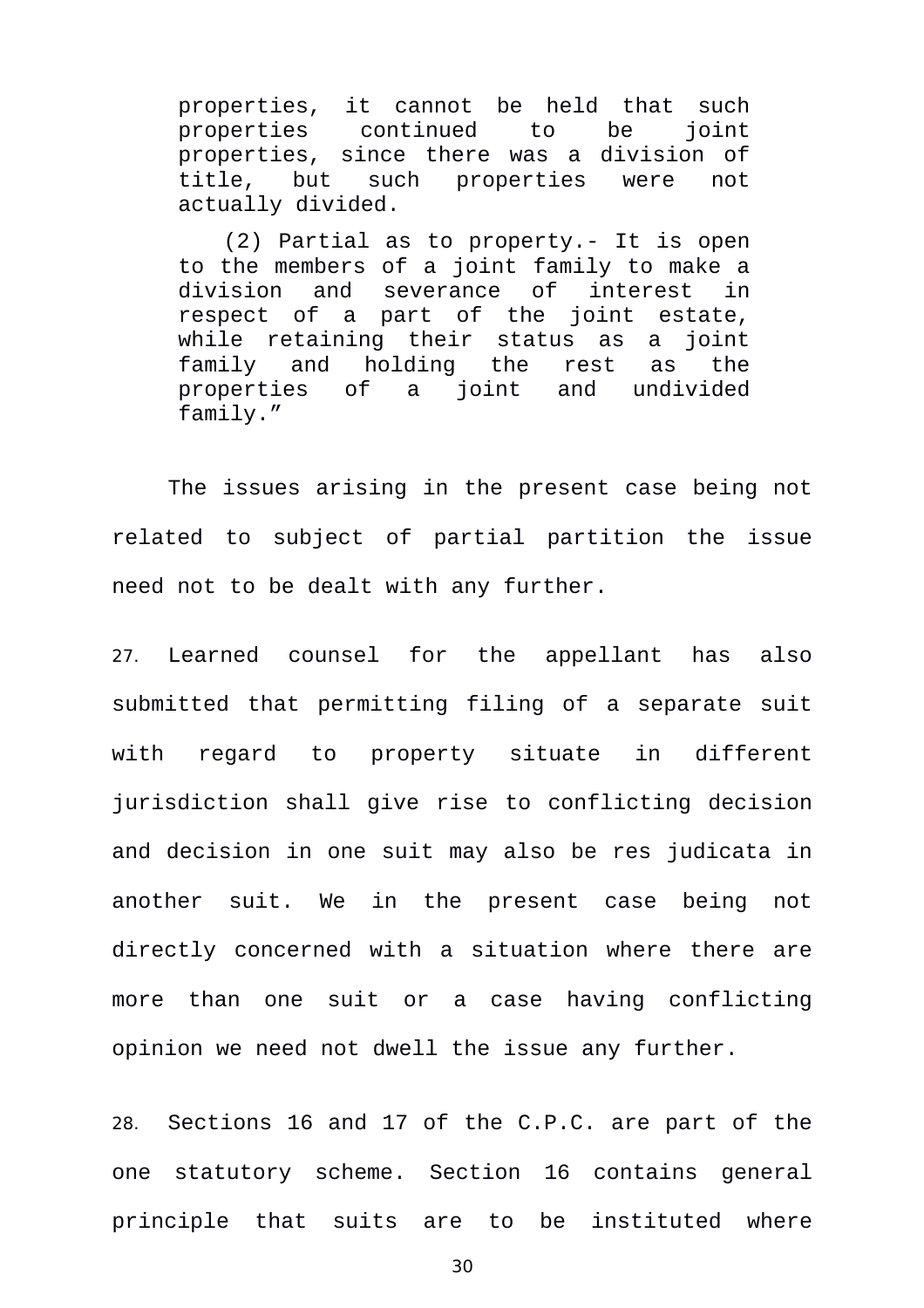subject-matter is situate whereas Section 17 engrafts an exception to the general rule as occurring in Section 16. From the foregoing discussions, we arrive at following conclusions with regard to ambit and scope of Section 17 of C.P.C.

- (i) The word 'property' occurring in Section 17 although has been used in 'singular' but by virtue of Section 13 of the General Clauses Act it may also be read as 'plural', i.e., "properties".
- (ii) The expression any portion of the property can be read as portion of one or more properties situated in jurisdiction of different courts and can be also read as portion of several properties situated in jurisdiction of different courts.
- (iii) A suit in respect to immovable property or properties situate in jurisdiction of different courts may be instituted in any court within whose local limits of jurisdiction, any portion of the property or one or more properties may be situated.
- (iv) A suit in respect to more than one property situated in jurisdiction of different courts can be instituted in a court within local limits of jurisdiction where one or more properties are situated provided suit is based on same cause of action with respect to the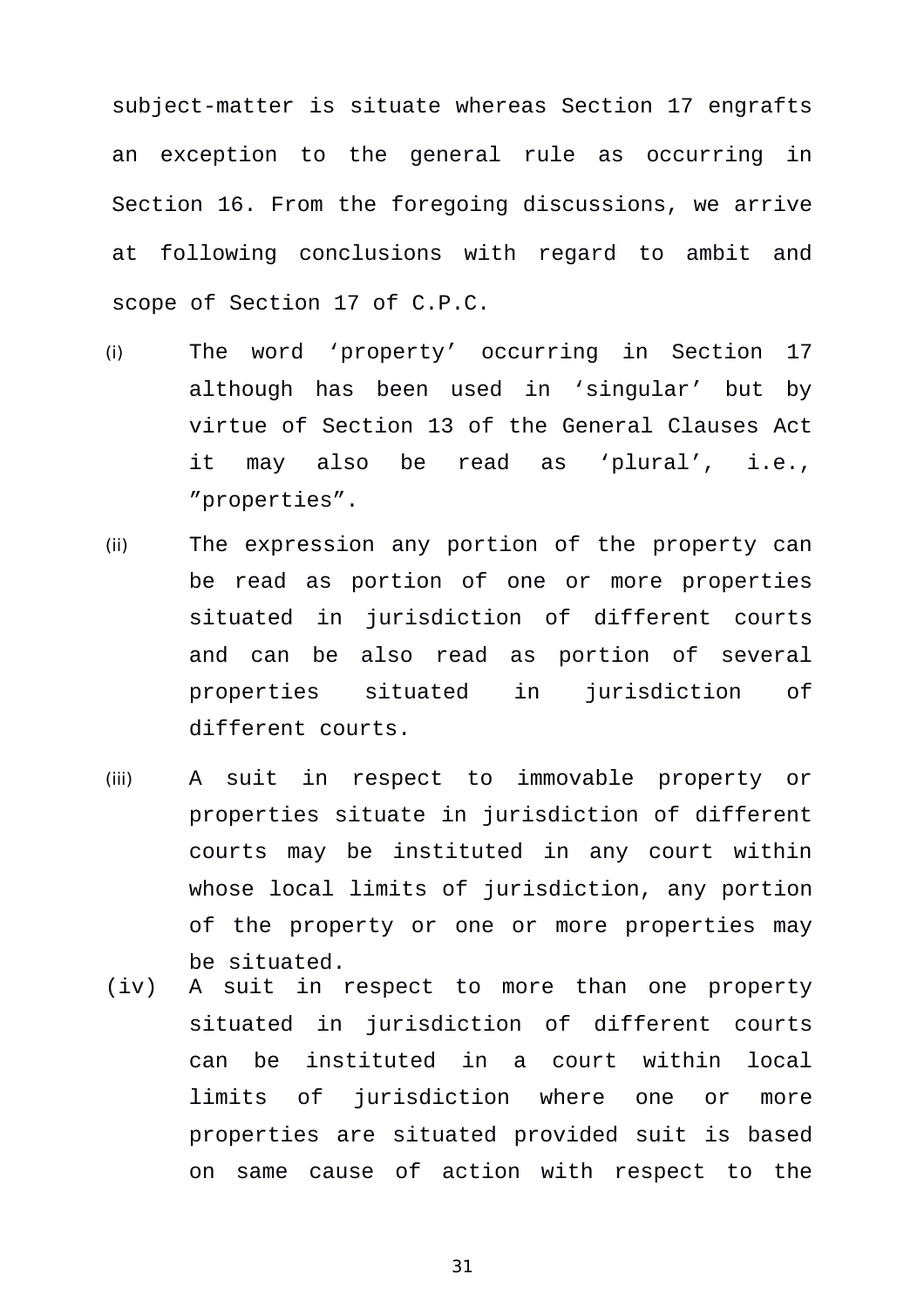properties situated in jurisdiction of different courts.

29. Now, we revert to the facts of the present case and pleadings on record. The suit filed by the appellant contained three different sets of defendants with different causes of action for each set of defendants. Defendant Nos. four to six are defendants in whose favour Will dated 15.02.2000 was executed by late Smt. Vimal Vaidya. In the plaint, relief as claimed in paragraph 25(H)is the will executed by late Smt. Vimal Vaidya was sought to be declared as null and void. The second cause of action in the suit pertains to sale deed executed by late Smt. Vimal Vaidya dated 15.10.2007 executed in favour of defendant Nos.7 and 8 with regard to Bombay property. The third set of cause of action relates to transfer documents relating to Indore property which was in favour of defendant Nos.9 and 10. The transfer documents dated 21.10.1986, 21.11.1988 and 20.08.1993 are relating to Indore property. The plaint encompasses different causes of action with different set of defendants. The cause of action relating to Indore property and Bombay property were entirely different with different set of defendants. The suit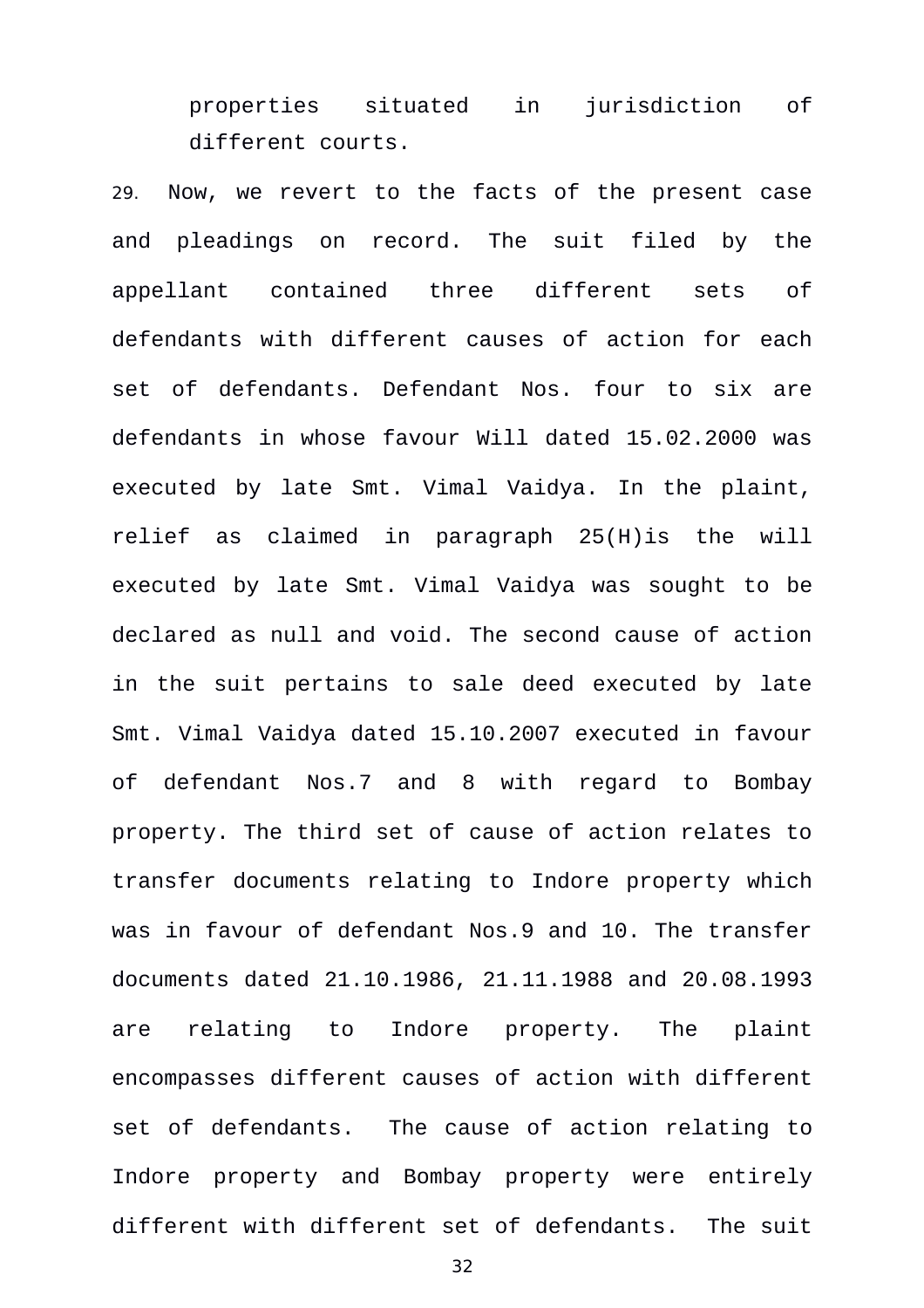filed by the plaintiff for Indore property as well as Bombay property was based on different causes of action and could not have been clubbed together. The suit as framed with regard to Bombay property was clearly not maintainable in the Indore Courts. The trial court did not commit any error in striking out the pleadings and relief pertaining to Bombay property by its order dated 17.08.2011.

30. Learned counsel for the appellant has also referred to and relied on order II Rule 2 and Order II Rule 3 C.P.C. Learned counsel submits that order II Rule 2 sub-clause (1) provides that every suit shall include the whole of the claim which the plaintiff is entitled to make in respect of the cause of action. The cause of action according to Order II Rule 2 sub-clause (1) is one cause of action. What is required by Order II Rule 2 sub-clause (1) is that every suit shall include the whole of the claim on the basis of a cause of action. Order II Rule 2 cannot be read in a manner as to permit clubbing of different causes of action in a suit. Relying on Order II Rule 3 learned counsel for the appellant submits that joinder of causes of action is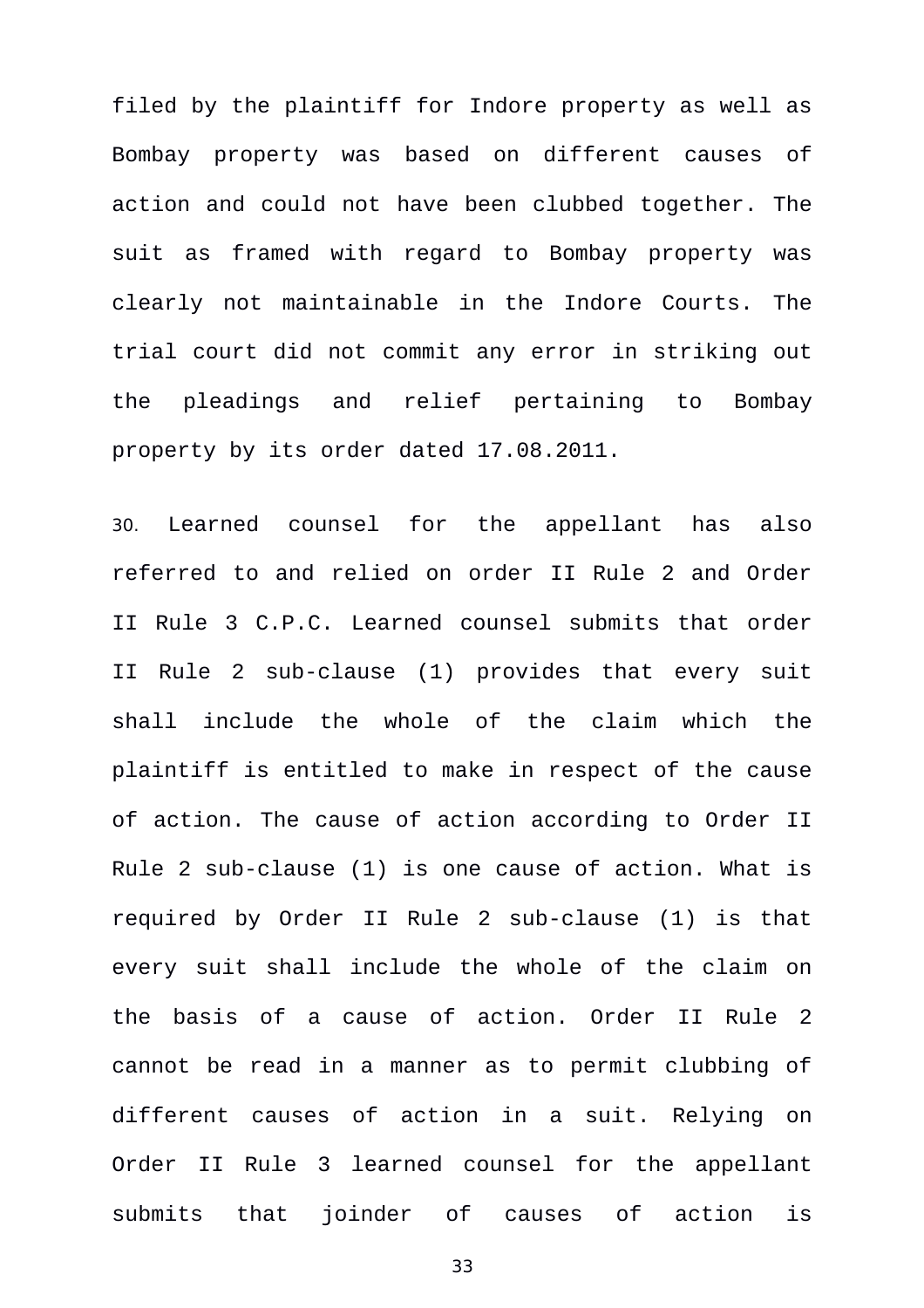permissible. A perusal of sub-clause (1) of Order II Rule 3 provides that plaintiff may unite in the same suit several causes of action against the same defendant, or the same defendants jointly. What is permissible is to unite in the same suit several causes of action against the same defendant, or the same defendants jointly. In the present case suit is not against the same defendant or the same defendants jointly. As noticed above there are different set of defendants who have different causes of actions.

31. Learned counsel has lastly submitted that defendant Nos. 7 and 8 in their application having not questioned the cause of action for which suit was filed, the submission raised on behalf of the counsel for the respondent that suit was bad for misjoinder of the causes of action cannot be allowed to be raised.

32. It is relevant to notice in the application filed by defendant Nos. 7 and 8, the heading of the application itself referred to "mis-joinder of parties and causes of action". In Para (1) of the application, it was categorically mentioned that